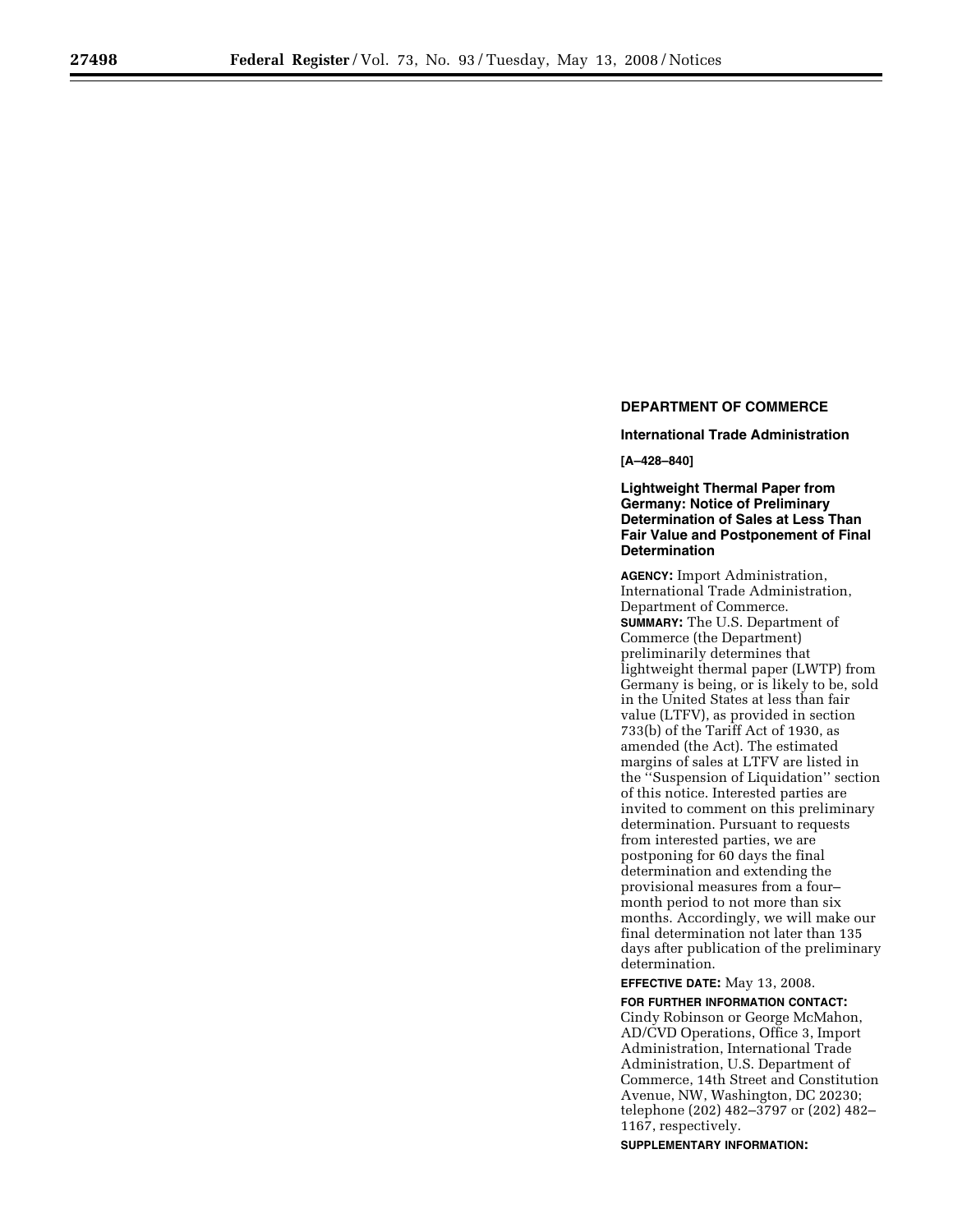On October 29, 2007, the Department initiated the antidumping duty investigations of LWTP from Germany, the Republic of Korea, and the People's Republic of China (PRC). *See Notice of Initiation of Antidumping Duty Investigations: Lightweight Thermal Paper from Germany, the Republic of Korea, and the People's Republic of China*, 72 FR 62430 (November 5, 2007) (*Initiation Notice*). The petitioner in this investigation is Appleton Papers, Inc.

**Background** 

The Department set aside a period of time for parties to raise issues regarding product coverage and encouraged all parties to submit comments within 20 calendar days of publication of the *Initiation Notice*. *See Initiation Notice*, 72 FR at 62431; *see also Antidumping Duties; Countervailing Duties; Final Rule*, 62 FR 27296, 27323 (May 19, 1997). On November 19, 2007, the petitioner submitted scope comments in which it requested that the Department add several additional categories from the Harmonized Tariff Schedule of the United States (HTSUS) to the scope of the investigations. In response, on December 18, 2007, the Department requested comments from interested parties regarding the petitioner's proposed scope modification. However, no reply comments were received in any of the aforementioned respective cases. *See Scope Comments* section, below.

On November 14, 2007, the petitioner submitted comments on the proposed model–matching criteria. The Department requested comments on model–matching criteria in its letter to the interested parties, dated November 16, 2007. In response, the Department received several comments on model– matching criteria from certain interested parties. See Model Match section, below.

Section 777A(c)(1) of the Act directs the Department to calculate individual dumping margins for each known exporter and producer of the subject merchandise. The Department identified a large number of producers and exporters of LWTP in Germany and determined that it was not practicable to examine each known exporter/producer of the subject merchandise, as provided in section 777A(c)(1) of the Act. Thus, we selected for examination Papierfabrik August Koehler AG and Koehler America, Inc. (collectively, Koehler). This particular exporter/ producer accounts for the largest volume of subject merchandise exported to the United States from Germany during the period of investigation (POI). *See* section 777A(c)(2)(B) of the Act; *See*  Memorandum from Melissa Skinner,

Director, Office 3, to Deputy Assistant Secretary Stephen J. Claeys, entitled ''Selection of Respondent(s) for Individual Review,'' dated December 4, 2007, on file in the Central Records Unit (CRU), Room 1117 of the main Department building. We subsequently issued the antidumping duty questionnaire1 to Koehler on December 7, 2007.

On November 16, 2007, the United States International Trade Commission (ITC) preliminarily determined that there is a reasonable indication that an industry in the United States is materially injured or threatened with material injury by reason of imports of certain lightweight thermal paper from Germany and the PRC that are alleged to be sold in the United States at LTFV. The ITC also determined that imports of LTWP from the Republic of Korea were negligible, and therefore, terminated the investigation with regard to the Republic of Korea. *See Certain Lightweight Thermal Paper from China, Germany, and Korea*, *Investigation Nos. 701–TA–451 and 731–TA–1126–1128 (Preliminary)*, 72 FR 70343 (December 11, 2007). The ITC notified the Department of these findings.

In the petition filed on September 19, 2007, the petitioner provided information demonstrating reasonable grounds to believe or suspect that sales of LWTP in the home market were made at prices below the fully absorbed COP, within the meaning of section 773(b) of the Act, and requested that the Department conduct a sales–below-cost investigation. *See* September 19, 2007, Petition, Volume III: Germany Dumping Allegation, at page 8. We found that the petitioner provided a reasonable basis to believe or suspect that German producers were selling LWTP in Germany at prices below the COP. *See*  section  $773(b)(2)(A)(i)$  of the Act. Accordingly, the Department initiated a country–wide sales–below-cost investigation and requested that Koehler respond to section D of the Department's questionnaire. *See Initiation Notice*; *see also*, the Department's questionnaire issued to Koehler on December 7, 2007.

On January 14, 2008, the Department received the Section A questionnaire response from Koehler. On January 30, 2008, the Department received the Sections B, C and D responses from Koehler. On February 11, 2008, the Department received comments from the petitioner on the Sections A through D responses for Koehler. After reviewing the Sections A through D responses from Koehler, the Department issued supplemental questionnaires to Koehler. On March 27, 2008, the petitioner submitted additional comments on Koehler's questionnaire and supplemental questionnaire responses. The Department issued additional supplemental questions, after reviewing Koehler's supplemental questionnaire response.

On February 6, 2008, the petitioner requested that the Department postpone the preliminary determination by 50 days and requested that the Department extend the deadline for filing a targeted dumping allegation for Germany. On February 25, 2008, the Department advised the petitioner that the deadline to file a targeted dumping allegation would be 30 days from any revised deadline for the preliminary determination. *See* Memorandum from George McMahon to the File, entitled ''Extension of the Deadline to File a Targeted Dumping Allegation in the Antidumping Duty Investigations on Lightweight Thermal Paper from Germany and the People's Republic of China,'' dated February 25, 2008. On February 25, 2008, the Department postponed the preliminary determination by 50 days. *See Lightweight Thermal Paper from Germany and the People's Republic of China: Postponement of Preliminary Determinations of Antidumping Duty Investigations*, 73 FR 9997 (February 25, 2008).

#### **Targeted Dumping Allegation**

The petitioner submitted an allegation of targeted dumping with respect to Koehler on March 27, 2008. *See* section  $777A(d)(1)(B)$  of the Act. In its allegation, the petitioner asserts that there are patterns of export prices (EPs), or constructed export prices (CEPs) for comparable merchandise that differ significantly among purchasers, regions, and time periods. Specifically, the petitioner based its allegation on four targeted purchasers, the west region as defined by the Census Bureau, and the last four months of the POI. The Department requested more information from the petitioner with respect to its targeted dumping allegation. See Letter from James Terpstra to the petitioner, dated April 8, 2008. On April 14, 2008,

<sup>1</sup>Section A of the questionnaire requests general information concerning a company's corporate structure and business practices, the merchandise under investigation that it sells, and the manner in which it sells that merchandise in all of its markets. Section B requests a complete listing of all home market sales or, if the home market is not viable, of sales in the most appropriate third-country market. Section C requests a complete listing of U.S. sales. Section D requests information on the cost of production of the foreign like product and the constructed value of the merchandise under investigation. Section E requests information on further manufacturing.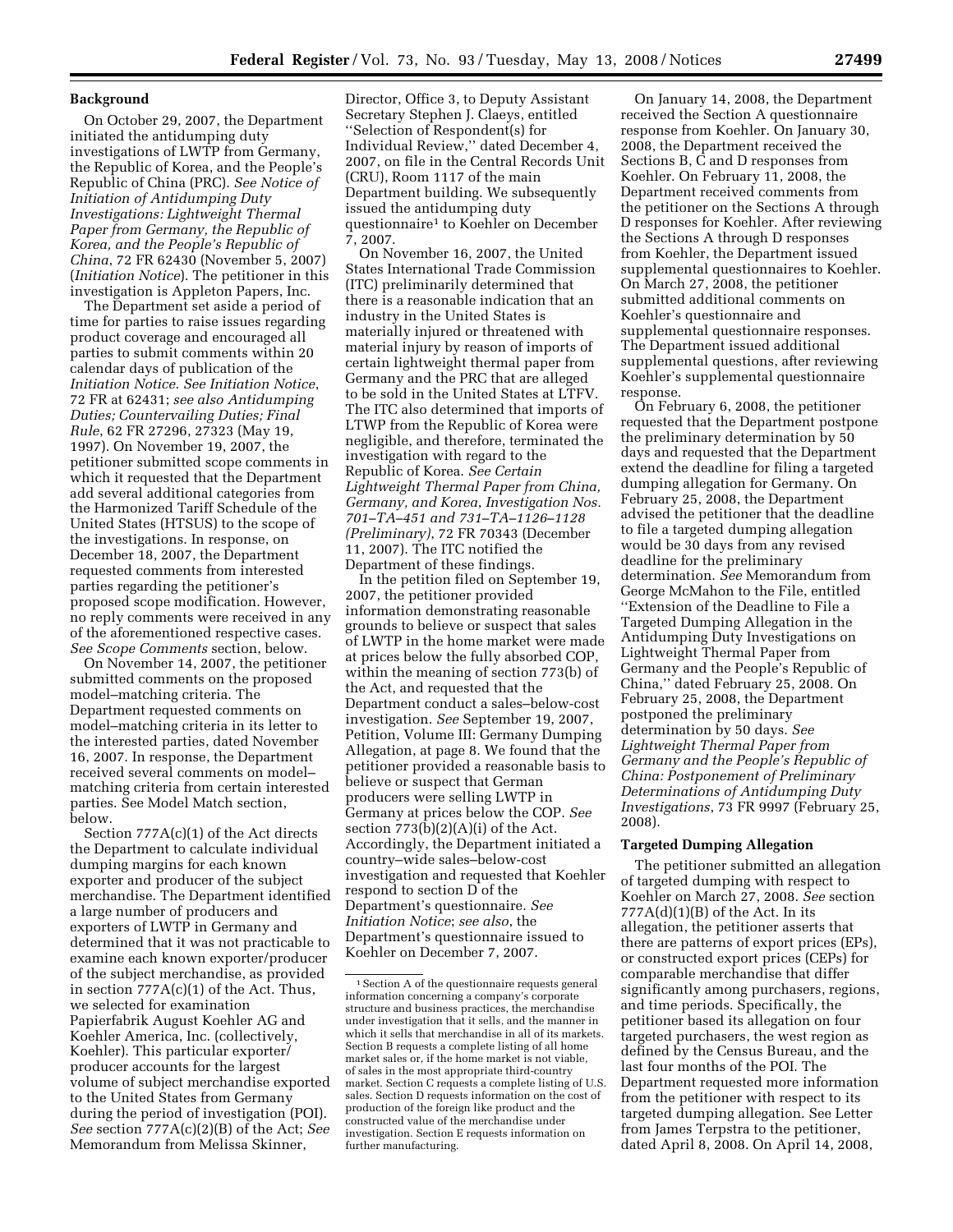the petitioner provided its response to the Department's request for additional information regarding its targeted dumping allegation.

On April 16, 2008, the Department received comments from Koehler objecting to the targeted dumping allegation on the basis that it does not meet the statutory standard for targeted dumping. Specifically, Koehler argues that the petitioner failed to: 1) explain any statistical tests that should be applied, 2) demonstrate a pattern exists within the context of market conditions, 3) explain why a two–percent threshold is significant for all three types of alleged targeting, 4) explain why differences cannot be taken into account using the average–to-average analysis, 5) explain why the Department should ignore the statutory application of the term ''or'' (instead filing allegations based on purchasers, regions, *and* time periods), and 6) justify the counterintuitive conclusion that, when all three targeting allegations are considered together, over half of Koehler's sales are allegedly targeted. On April 23, 2008, the Department also received comments from Mitsubishi HiTec Paper Flensburg GmbH and Mitsubishi HiTec Paper Bielefeld GmbH, and Mitsubishi International Corporation (collectively, Mitsubishi) objecting to the targeted dumping allegation. First, Mitsubishi objects to the use of zeroing to calculate dumping margins in any situation. Second, Mitsubishi asserts that the threshold requirements advocated by the petitioner are unworkable. Finally, Mitsubishi argues that, should the Department find that Koehler targeted sales of LWTP during the POI, the Department may not apply any weighted–average margins calculated for sales within the targeted subset to Mitsubishi.

## **New Targeted Dumping Test applied in Steel Nails**

The statute allows the Department to employ the average–to-transaction methodology in its margin calculations if: 1) there is a pattern of EPs that differ significantly among purchasers, regions, or periods of time; and 2) the Department explains why such differences cannot be taken into account using the average–to-average or transaction–to-transaction methodology. *See* section 777A(d)(1)(B) of the Act. The Department has developed a new test to determine whether targeted dumping has occurred. This new test is a two–stage test: the first test to address the pattern requirement and the second test to address the significant difference requirement. For additional detail, *see* 

the memorandum entitled ''Antidumping Duty Investigations of Certain Steel Nails from the Peoples Republic of China (PRC) and the United Arab Emirates (UAE): Post–Preliminary Determinations on Targeted Dumping (Steel Nails Targeted Dumping Determination), dated April 21, 2008, and placed on the record of this investigation on April 30, 2008.

#### **Results of the Application of the New Targeted Dumping Test**

For purposes of this preliminary determination on targeted dumping, we have applied the above test to the U.S. sales data reported by the respondent, Koehler. In applying the Steel Nails test, we clarified various aspects of the test, applied the Steel Nails methodology to multiple allegations in this investigation (customer, region, and time period), and made certain corrections to the underlying programming applied in Steel Nails. We clarified the price gap test described in Steel Nails as involving only average prices to non–targets that are *above* the average price charged to the alleged target. That is, the price gap test only ''looks up'' when calculating price gaps for non–targets. We also made corrections to the SAS code underlying the price gap test. Our observations and results are discussed in more detail in a separate memorandum placed on the record of this investigation. *See* ''Calculation Memorandum for the Preliminary Determination – Koehler,'' dated May 6, 2008, on file in the CRU.

As outlined in the separate memorandum, we did not find a pattern of EPs for comparable merchandise that differ significantly among customers, regions or by time period. As a result, we applied the average–to-average methodology to the EPs of all of Koehler's sales to the United States during the POI.

### **Comments by Interested Parties**

Although the Department has not yet established explicit criteria or standards for defining ''region'' in the targeted dumping context, we have accepted the petitioner's use of U.S. Census–based regions for purposes of our targeted dumping analysis for the preliminary determination in this investigation. As we did in the investigations covering Steel Nails, the Department invites comments on standards and criteria for definitions of ''region'' that are reflective of the industry and commercial market in the United States. *See* Steel Nails Targeted Dumping Determination at 9.

Parties may also comment on the Department's overall preliminary

determination application of the new targeted dumping test in this proceeding. Consistent with 19 CFR 351.309(c)(2), all comments should be filed in the context of the case and rebuttal briefs. *See* the ''Public Comment'' section below for details regarding the briefing schedule for this investigation.

#### **Period of Investigation**

The POI is July 1, 2006, to June 30, 2007. This period corresponds to the four most recent fiscal quarters prior to the month of the filing of the petition.

#### **Scope of the Investigation**

The merchandise covered by this investigation includes certain lightweight thermal paper, which is thermal paper with a basis weight of 70 grams per square meter  $(g/m^2)$  (with a tolerance of  $\pm$  4.0 g/m<sup>2</sup>) or less; irrespective of dimensions;2 with or without a base coat<sup>3</sup> on one or both sides; with thermal active coating $(s)^4$  on one or both sides that is a mixture of the dye and the developer that react and form an image when heat is applied; with or without a top coat;<sup>5</sup> and without an adhesive backing. Certain lightweight thermal paper is typically (but not exclusively) used in point–of-sale applications such as ATM receipts, credit card receipts, gas pump receipts, and retail store receipts. The merchandise subject to this investigation may be classified in the HTSUS under subheadings 4811.90.8040 and 4811.90.9090.6 As discussed below, we added to the scope of the investigation the following HTSUS subheadings: 3703.10.60, 4811.59.20, 4820.10.20, and 4823.40.00.

3A base coat, when applied, is typically made of clay and/or latex and like materials and is intended to cover the rough surface of the paper substrate and to provide insulating value.

4A thermal active coating is typically made of sensitizer, dye, and co-reactant.

5A top coat, when applied, is typically made of polyvinyl acetone, polyvinyl alcohol, and/or like materials and is intended to provide environmental protection, an improved surface for press printing, and/or wear protection for the thermal print head.

6HTSUS subheading 4811.90.8000 was a classification used for LWTP until January 1, 2007. Effective that date, subheading 4811.90.8000 was replaced with 4811.90.8020 (for gift wrap, a nonsubject product) and 4811.90.8040 (for ''other,'' including LWTP). HTSUS subheading 4811.90.9000 was a classification for LWTP until July 1, 2005. Effective that date, subheading 4811.90.9000 was replaced with 4811.90.9010 (for tissue paper, a nonsubject product) and 4811.90.9090 (for ''other,'' including LWTP).

<sup>2</sup>LWTP is typically produced in jumbo rolls that are slit to the specifications of the converting equipment and then converted into finished slit rolls. Both jumbo rolls and converted rolls (as well as LWTP in any other forms, presentations, or dimensions) are covered by the scope of these investigations.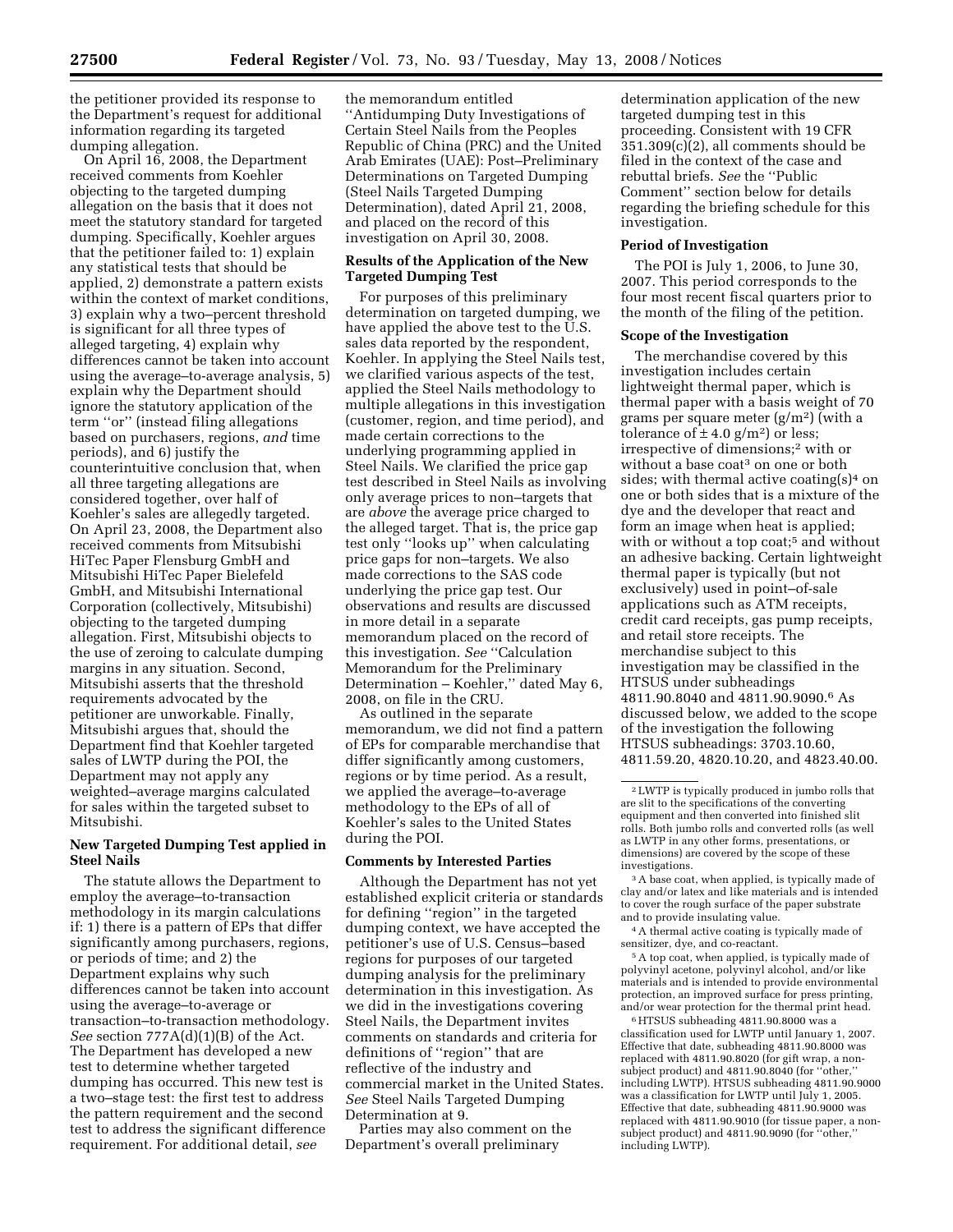Although HTSUS subheadings are provided for convenience and customs purposes, the written description of the scope of the investigation is dispositive.

### **Scope Comments**

In our *Initiation Notice*, we set aside a period of time for parties to raise issues regarding product coverage, and encouraged all parties to submit comments within 20 calendar days of publication of the *Initiation Notice*.

On November 19, 2007, the petitioner submitted scope comments in which it requested that the Department add the following additional HTSUS subheadings to the scope of the investigations: HTSUS subheading 3703.10.60, 4811.59, 4820.10, and 4823.40 based on the claim that subject merchandise may also enter under these HTSUS subheadings. On December 18, 2007, the Department requested comments from interested parties regarding the petitioner's proposed scope modification. However, no reply comments were received in this, or any of the aforementioned simultaneous investigations. On April 11, 2008, and April 16, 2008, the Department received letters from the National Import Specialists at U.S. Customs and Border Protection (CBP) requesting that HTSUS subheadings 3703.10.60, 4811.59.20, 4820.10.20, and 4823.40.00 be added to the scope of the antidumping duty investigations of LWTP from Germany and the PRC, and the countervailing duty investigation of LWTP from the PRC on the basis that entries of subject merchandise could be classified therein. *See* Memorandum to the File from the Team to the File through James Terpstra, entitled ''Request from Customs and Border Protection to update AD /CVD Module,'' dated April 17, 2008. The Department has added these additional subheadings to the scope of this investigation.

### **Model Match**

In accordance with section 771(16) of the Act, all products produced by the respondent covered by the description in the *Scope of the Investigation* section, above, and sold in Germany during the POI are considered to be foreign like products for purposes of determining appropriate product comparisons to U.S. sales. We have relied on 12 criteria to match U.S. sales of subject merchandise to comparison market sales of the foreign like product: 1) form, 2) thermal active coating, 3) top coating, 4) basis weight, 5) maximum optical density units, 6) static sensitivity, 7) dynamic sensitivity, 8) coating color, 9) printing, 10) width, 11) length, and 12) core material. Where there were no sales

of identical merchandise in the home market made in the ordinary course of trade to compare to U.S. sales, we compared U.S. sales to the next most similar foreign like product on the basis of the characteristics listed above.

On November 14, 2007, and November 21, 2007, the petitioner filed proposed model–matching criteria to use in the Department's questionnaire. On November 23, 2007, and November 28, 2007, Koehler submitted comments on the proposed model–matching criteria. On November 26, 2007, and November 28, 2007, Mitsubishi also submitted comments on the proposed model–matching criteria. On December 3, 2007, the petitioner filed comments in response to the model–matching criteria comments submitted by Koehler and Mitsubishi. On December 4, 2007, Koehler submitted additional comments challenging the petitioner's proposed ranges of the dynamic sensitivity model–match criterion as overly broad. On December 7, 2007, the Department issued the questionnaire containing the criteria identified above. *See* the Department's antidumping duty questionnaire issued to Koehler on December 7, 2007, at pages B–8 through B–14.

#### **Date of Sale**

Section 351.401(i) of the Department's regulations states that the Department normally will use the date of invoice, as recorded in the producer's or exporter's records kept in the ordinary course of business, as the date of sale. The regulations further provide that the Department may use a date other than the date of invoice if the Secretary is satisfied that a different date better reflects the date on which the material terms of sale are established. The Department has a long–standing practice of finding that, where shipment date precedes invoice date, shipment date better reflects the date on which the material terms of sale are established. *See* 19 CFR 351.401(i); *see also Notice of Final Determination of Sales at Less Than Fair Value and Negative Final Determination of Critical Circumstances: Certain Frozen and Canned Warmwater Shrimp from Thailand*, 69 FR 76918 (December 23, 2004), and accompanying Issues and Decision Memorandum at Comment 10; and *Notice of Final Determination of Sales at Less Than Fair Value: Structural Steel Beams from Germany*, 67 FR 35497 (May 20, 2002), and accompanying Issues and Decision Memorandum at Comment 2. Therefore, we used the earlier of shipment date or invoice date as the date of sale in accordance with our practice.

#### **Fair Value Comparisons**

To determine whether sales of LWTP from Germany were made in the United States at less than normal value (NV), we compared the EP or CEP to the NV, as described in the *Export Price and Constructed Export Price* and *Normal Value* sections below. In accordance with section 777A(d)(1) of the Act, we calculated the weighted–average prices for NV and compared these to the weighted average of EP (and CEP).

## **Export Price and Constructed Export Price**

For the price to the United States, we used, as appropriate, EP or CEP, in accordance with sections 772(a) and (b) of the Act. Pursuant to section 772(a) of the Act, we used the EP methodology when the merchandise was first sold by the producer or exporter outside the United States directly to the unaffiliated purchaser in the United States prior to importation and when CEP was not otherwise warranted based on the facts on the record. We calculated CEP for those sales where a person in the United States, affiliated with the foreign exporter or acting for the account of the exporter, made the first sale to the unaffiliated purchaser in the United States of the subject merchandise. *See*  section 772(b) of the Act. We based EP and CEP on the packed prices charged to the first unaffiliated customer in the United States and the applicable terms of sale. When appropriate, we adjusted prices to reflect billing adjustments, rebates, and early payment discounts, and commissions.

In accordance with section  $772(c)(2)$ of the Act, we made deductions, where appropriate, for movement expenses including U.S. warehouse expense, inland freight, inland insurance, brokerage & handling, international freight, marine insurance, and U.S. customs duties.

For CEP, in accordance with section 772(d)(1) of the Act, when appropriate, we deducted from the starting price those selling expenses that were incurred in selling the subject merchandise in the United States, including direct selling expenses (cost of credit, warranty, and other direct selling expenses). These expenses include certain indirect selling expenses incurred by affiliated U.S. distributors. *See* ''Calculation Memorandum for the Preliminary Determination – Koehler.'' We also deducted from CEP an amount for profit in accordance with sections 772(d)(3) and (f) of the Act. We made additions, where appropriate, for freight rebate revenue and other transportation revenue.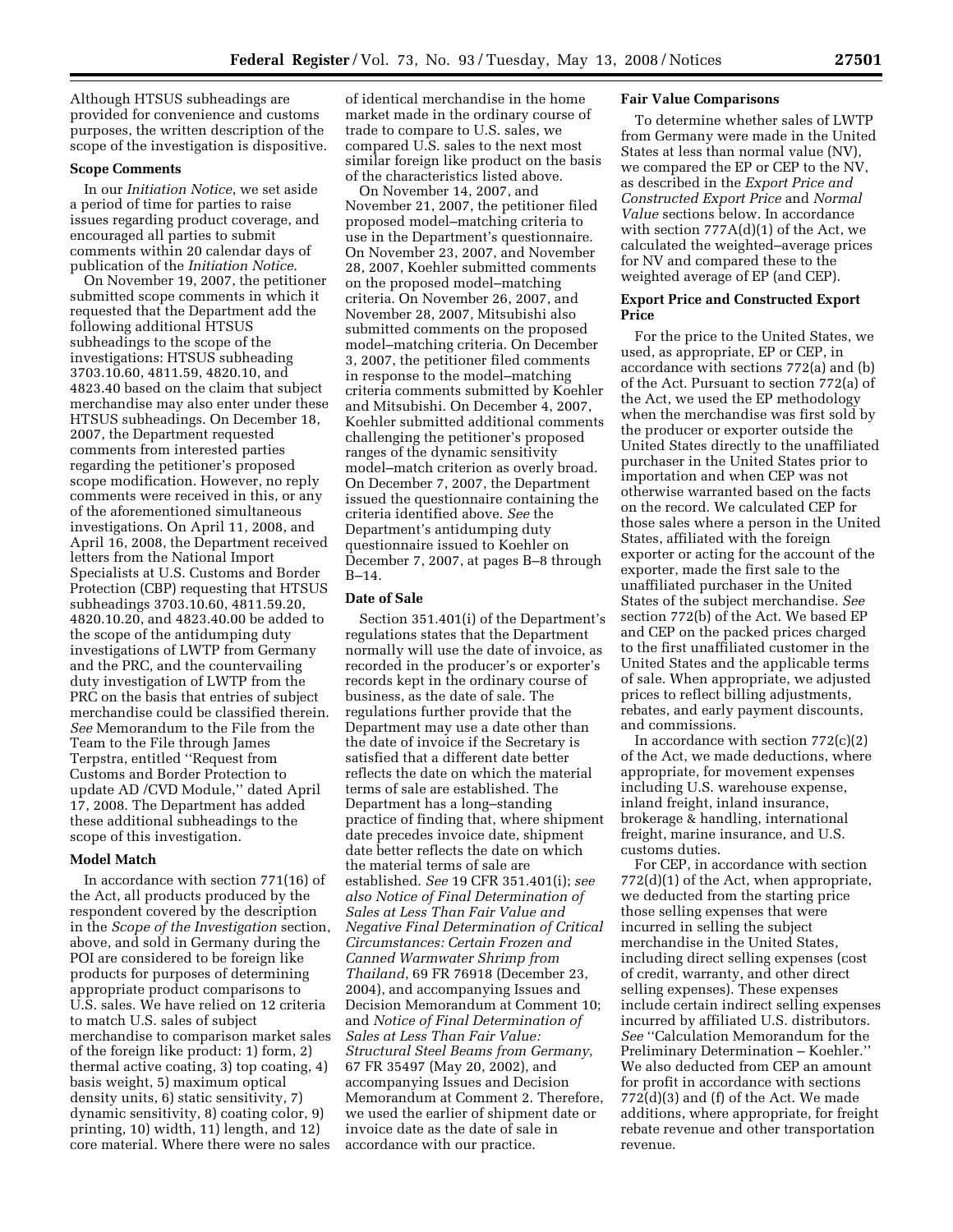#### **Normal Value**

# *A. Home Market Viability and Comparison Market Selection*

To determine whether there was a sufficient volume of sales in the home market to serve as a viable basis for calculating NV, we compared the respondents' volume of home market sales of the foreign like product to the volume of its U.S. sales of the subject merchandise. Pursuant to section  $773(a)(1)(B)(i)$  of the Act, because Koehler had an aggregate volume of home market sales of the foreign like product that was greater than five percent of its aggregate volume of U.S. sales of the subject merchandise, we determined that the home market was viable.

### *B. Arm's–Length Test*

Koehler reported that its sales of the foreign like product were made to unaffiliated customers. Therefore, the arm's–length test is not applicable to Koehler's sales of the foreign like product.

#### *C. Cost of Production Analysis*

Based on our analysis of the petitioner's allegation stated in the petition, we initiated a sales–below-cost investigation to determine whether Koehler had sales that were made at prices below their COP pursuant to section 773(b) of the Act. *See* Petition at page 8. *See also*; *Initiation Notice* at page 62432.

### *1. Calculation of Cost of Production*

In accordance with section 773(b)(3) of the Act, we calculated Koehler's COP based on the sum of its costs of materials and conversion for the foreign like product, plus amounts for general and administrative (G&A) expenses and interest expenses (*see* the *Test of Comparison Market Sales Prices* section below for the treatment of home market selling expenses).

The Department relied on the COP data submitted by Koehler and its supplemental section D questionnaire responses for the COP calculation, except for the following instances where the information was not appropriately quantified or valued:

- a. We adjusted the denominator of Koehler's reported G&A expense ratio to reflect Koehler's 2006 cost of goods sold.
- b. We adjusted Koehler's reported financial expense ratio to include the total foreign exchange gains and losses reported in Koehler Holding's 2006 consolidated financial statements. We adjusted the denominator of the financial

expense ratio to reflect Koehler Holding's 2006 consolidated cost of goods sold.

Our revisions to Koehler's COP data are discussed in the Memorandum from Robert Greger, Senior Accountant, to Neal Halper, Director, Office of Accounting, entitled ''Cost of Production and Constructed Value Calculation Adjustments for the Preliminary Determination - Koehler,'' dated May 6, 2008.

## *2. Test of Comparison Market Sales Prices*

On a product–specific basis, we compared the adjusted weighted– average COP to the home market sales of the foreign like product, as required under section 773(b) of the Act, in order to determine whether the sales prices were below the COP. For purposes of this comparison, we used the COP exclusive of selling and packing expenses. The prices were exclusive of any applicable movement charges, direct and indirect selling expenses, and packing expenses. In addition, we included an amount for freight rebate revenue and other transportation revenue.

#### *3. Results of the COP Test*

Pursuant to section  $773(b)(2)(C)(i)$  of the Act, where less than 20 percent of the respondent's sales of a given product were at prices less than the COP, we did not disregard any below– cost sales of that product because we determined that the below–cost sales were not made in ''substantial quantities.'' Where 20 percent or more of the respondent's sales of a given product during the POI were at prices less than COP, we determined that such sales have been made in ''substantial quantities.'' *See* section 773(b)(2)(C) of the Act. Further, the sales were made within an extended period of time, in accordance with section 773(b)(2)(B) of the Act, because we examined below– cost sales occurring during the entire POI. In such cases, because we compared prices to POI–average costs, we also determined that such sales were not made at prices which would permit recovery of all costs within a reasonable period of time, in accordance with section 773(b)(2)(D) of the Act.

Our preliminary findings show that we did not find that more than 20 percent of Koehler's sales were at prices less than the COP. The Department excluded certain sales transactions reported as samples by Koehler. However, we did not exclude any additional sales as a result of the COP test. Therefore, we used all of Koehler's

home market sales as the basis for determining NV.

### *D. Calculation of Normal Value Based on Comparison Market Prices*

We based home market prices on packed prices to unaffiliated purchasers in Germany. We adjusted the starting price for billing adjustments, early payment discounts, rebates, warehouse expense, and inland freight where appropriate, pursuant to section  $773(a)(6)(B)(ii)$  of the Act. In addition, for comparisons made to EP sales, we made adjustments for differences in circumstances of sale (COS) pursuant to section 773(a)(6)(C)(iii) of the Act. We made COS adjustments by deducting direct selling expenses incurred for home market sales (credit expense, warranty directly linked to sales transactions, and other direct selling expenses) and adding U.S. direct selling expenses (credit, commissions, warranty directly linked to sales transactions, and other direct selling expenses), where appropriate. *See* 19 CFR 351.410.

When comparing U.S. sales with comparison market sales of similar, but not identical, merchandise, we also made adjustments for physical differences in the merchandise in accordance with section  $773(a)(6)(C)(ii)$ of the Act and 19 CFR 351.411. We based this adjustment on the difference in the variable cost of manufacturing for the foreign like product and subject merchandise. *See* 19 CFR 351.411(b).

## *E. Level of Trade/Constructed Export Price Offset*

In accordance with section  $773(a)(1)(B)(i)$  of the Act, to the extent practicable, we determine NV based on sales in the comparison market at the same level of trade (LOT) as the EP or CEP transaction. In identifying LOTs for EP and comparison market sales (*i.e.*, NV based on home market), we consider the starting prices before any adjustments. For CEP sales, we consider only the selling activities reflected in the price after the deduction of expenses and profit under section 772(d) of the Act. *See Micron Technology, Inc. v. United States*, 243 F.3d 1301, 1314 (Fed. Cir. 2001).

To determine whether NV sales are at a different LOT than EP or CEP transactions, we examine stages in the marketing process and selling functions along the chain of distribution between the producer and the unaffiliated customer. If the comparison market sales are at a different LOT and the difference affects price comparability, as manifested in a pattern of consistent price differences between the sales on which NV is based and comparison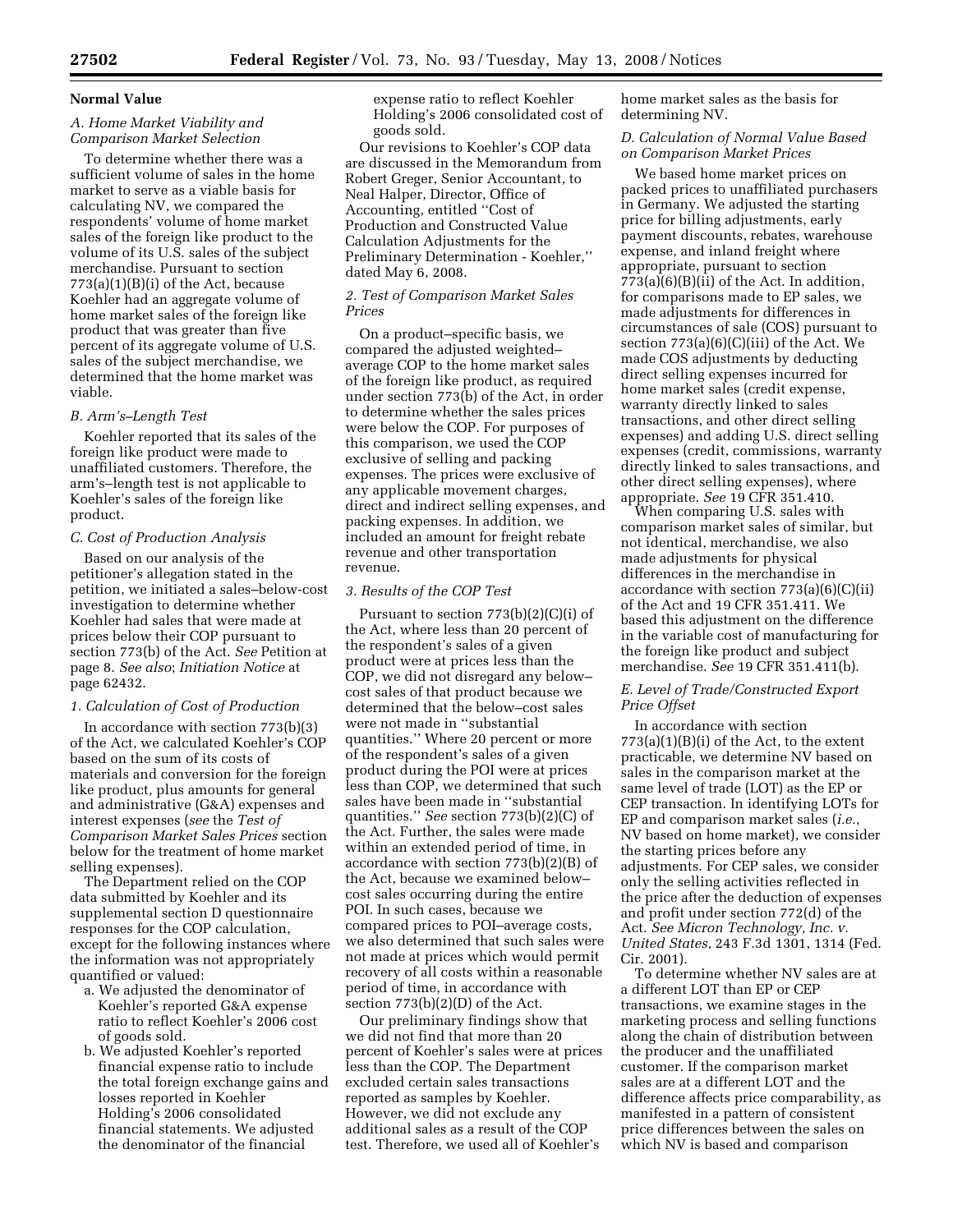market sales at the LOT of the export transaction, we make an LOT adjustment under section 773(a)(7)(A) of the Act. For CEP sales, if the NV level is more remote from the factory than the CEP level and there is no basis for determining whether the difference in the levels between NV and CEP affects price comparability, we adjust NV under section 773(a)(7)(B) of the Act (the CEP–offset provision).

Koehler reported its sales in the home market and the U.S. market at the same single LOT. In the home market, Koehler reported that its sales were made through two channels of distribution: (1) direct sales and (2) consignment sales. In the U.S. market, Koehler reported that its sales were made through four channels of distribution: (1) direct sales through its U.S. affiliate (*i.e.*, CEP sales) (2) consignment sales, (3) warehouse sales, and (4) direct sales from Koehler AG (*i.e.*, EP sales). Based on our analysis, we found that Koehler's sales to the U.S. and home market were made at the same LOT, and as a result, no LOT adjustment was warranted. Furthermore, our analysis shows that Koehler's home market sales were not made at a more advanced LOT than Koehler's U.S. sales. Accordingly, we have not made a CEP offset to NV. *See*   $773(a)(7)(B)$  of the Act.

For a detailed description of our LOT methodology and a summary of company–specific LOT findings for these preliminary results, see our analysis contained in the ''Calculation Memorandum for the Preliminary Determination – Koehler.''

#### **Currency Conversion**

We made currency conversions into U.S. dollars in accordance with section 773A(a) of the Act based on exchange rates in effect on the dates of the U.S. sales, as certified by the Federal Reserve Bank.

#### **All–Others Rate**

Pursuant to section 735(c)(5)(A) of the Act, the all–others rate is equal to the weighted average of the estimated weighted–average dumping margins of all respondents investigated, excluding zero or *de minimis* margins or margins determined entirely using facts available. Koehler is the only respondent in this investigation for which the Department has calculated a company–specific rate and it is not zero, *de minimis* or based entirely upon facts available. Therefore, for purposes of determining the all–others rate and pursuant to section 735(c)(5)(A) of the Act, we are using the weighted–average dumping margin calculated for Koehler

for the all- others rate, as referenced in the *Suspension of Liquidation* section, below.

## **Verification**

As provided in section 782(i) of the Act, we intend to verify all information upon which we will rely in making our final determination.

### **Suspension of Liquidation**

In accordance with section  $733(d)(2)$ of the Act, we are directing CBP to suspend liquidation of all entries of LWTP from Germany that are entered, or withdrawn from warehouse, for consumption on or after the date of publication of this notice in the **Federal Register**. We are also instructing CBP to require a cash deposit or the posting of a bond equal to the weighted–average dumping margin, as indicated in the chart below. These suspension–ofliquidation instructions will remain in effect until further notice.

The weighted–average dumping margins are as follows:

| Manufacturer/Exporter                                                     | Weighted-<br>Average<br>Margin<br>(percent) |
|---------------------------------------------------------------------------|---------------------------------------------|
| Papierfabrik August Koehler AG<br>and Koehler America, Inc.<br>All Others | 6.49<br>6 49                                |

#### **Disclosure**

We will disclose the calculations used in our analysis to parties in this proceeding in accordance with 19 CFR 351.224(b).

#### **ITC Notification**

In accordance with section 733(f) of the Act, we have notified the ITC of the Department's preliminary affirmative determination. If the Department's final determination is affirmative, the ITC will determine before the later of 120 days after the date of this preliminary determination or 45 days after our final determination whether imports of LWTP from Germany are materially injuring, or threaten material injury to, a U.S. industry. Because we have postponed the deadline for our final determination to 135 days from the date of the publication of this preliminary determination, the ITC will make its final determination within 45 days of our final determination.

#### **Public Comment**

Interested parties are invited to comment on the preliminary determination. Interested parties may submit case briefs to the Department no later than seven days after the date of the issuance of the final verification

report in this proceeding. *See* 19 CFR 351.309(c)(1)(i). Rebuttal briefs, the content of which is limited to the issues raised in the case briefs, must be filed within five days from the deadline date for the submission of case briefs. *See* 19 CFR 351.309(d)(1) and (2). A list of authorities used, a table of contents, and an executive summary of issues should accompany any briefs submitted to the Department. Executive summaries should be limited to five pages total, including footnotes. Further, we request that parties submitting briefs and rebuttal briefs provide the Department with a copy of the public version of such briefs on diskette. In accordance with section 774 of the Act, the Department will hold a public hearing, if requested, to afford interested parties an opportunity to comment on arguments raised in case or rebuttal briefs, provided that such a hearing is requested by an interested party. If a request for a hearing is made in this investigation, the hearing will tentatively be held two days after the rebuttal brief deadline date at the U.S. Department of Commerce, 14th Street and Constitution Avenue, NW, Washington, DC 20230, at a time and in a room to be determined. Parties should confirm by telephone, the date, time, and location of the hearing 48 hours before the scheduled date.

Interested parties who wish to request a hearing, or to participate in a hearing if one is requested, must submit a written request to the Assistant Secretary for Import Administration, U.S. Department of Commerce, Room 1870, within 30 days of the publication of this notice. Requests should contain: (1) The party's name, address, and telephone number; (2) the number of participants; and (3) a list of the issues to be discussed. See 19 CFR 351.310(c). At the hearing, oral presentations will be limited to issues raised in the briefs.

## **Postponement of Final Determination and Extension of Provisional Measures**

Pursuant to section 735(a)(2) of the Act, on February 19, 2008, Koehler, which accounts for a significant proportion of exports of LWTP from Germany, requested that in the event of an affirmative preliminary determination in this investigation, the Department fully extend the final determination (*i.e.*, postpone its final determination by 60 days). In its February 19, 2008, letter, Koehler also requested, pursuant to section 733(d) of the Act, that in the event of an affirmative preliminary determination in this investigation, the Department extend the maximum duration of provisional measures from four months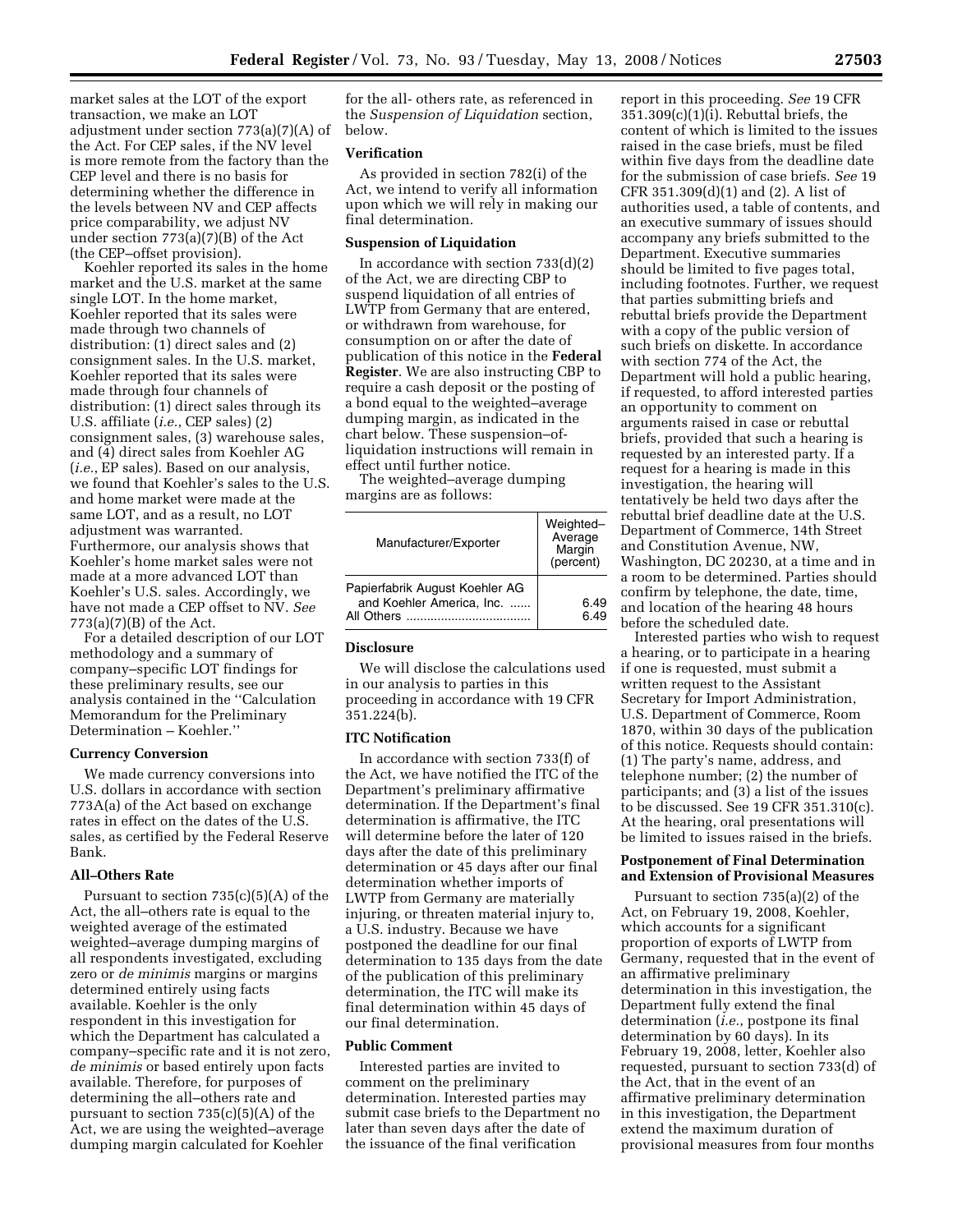to six months from the date of implementation. *See* section 735(a)(2) of the Act and 19 CFR 351.210(e)(2). In accordance with section 733(d) of the Act and 19 CFR 351.210(b)(2)(ii), because (1) our preliminary determination is affirmative, (2) the requesting exporter accounts for a significant proportion of exports of the subject merchandise, and (3) no compelling reasons for denial exist, we are granting its request and are postponing the final determination until no later than 135 days after the publication of this notice in the **Federal Register**. Suspension of liquidation will be extended accordingly.

This determination is issued and published pursuant to sections 733(f) and 777(i)(1) of the Act.

Dated: May 6, 2008. **David M. Spooner,**  *Assistant Secretary for Import Administration.*  [FR Doc. E8–10659 Filed 5–12–08; 8:45 am] **BILLING CODE 3510–DS–S** 

# **DEPARTMENT OF COMMERCE**

## **International Trade Administration**

## **[A–570–920]**

## **Lightweight Thermal Paper From the People's Republic of China: Preliminary Determination of Sales at Less Than Fair Value and Postponement of Final Determination**

**AGENCY:** Import Administration, International Trade Administration, Department of Commerce

**DATES:** *Effective Date:* May 13, 2008. **SUMMARY:** We preliminarily determine that lightweight thermal paper (''LWTP'') from the People's Republic of China (''PRC'') is being, or is likely to be, sold in the United States at less than fair value (''LTFV''), as provided in section 733 of the Tariff Act of 1930, as amended (''the Act''). The estimated margins of sales at LTFV are shown in the ''Preliminary Determination'' section of this notice. Pursuant to requests from interested parties, we are postponing the final determination and extending the provisional measures from a four-month period to not more than six months. Accordingly, we will make our final determination not later than 135 days after publication of the preliminary determination. *See* the ''Postponement of the Final Determination'' section below.

**FOR FURTHER INFORMATION CONTACT:** 

Frances Veith or Marin Weaver, AD/ CVD Operations, Office 8, Import Administration, International Trade

Administration, U.S. Department of Commerce, 14th Street and Constitution Avenue, NW., Washington, DC 20230; telephone: (202) 482–4295 or (202) 482– 2336, respectively.

# **SUPPLEMENTARY INFORMATION:**

# **Initiation**

On September 19, 2007, Appleton Papers, Inc. (''petitioner'' or ''Appleton''), filed an antidumping petition in proper form on behalf of the domestic industry and workers producing LWTP, concerning imports of LWTP from Germany, the Republic of Korea (''Korea''), and the PRC, in addition to a countervailing duty petition on LWTP from the PRC. See Antidumping Duty Petition on Lightweight Thermal Paper from Germany, the Republic of Korea, and the People's Republic of China and Countervailing Duty Petition on Lightweight Thermal Paper from the People's Republic of China, dated September 19, 2007 (the ''*Petition*'').

On October 16, 2007, the Department of Commerce (''the Department''), pursuant to section 732(c)(1)(B) of the Act, extended the deadline for the initiation determination in order to determine the adequacy of the petition.1

The Department initiated this investigation on October 29, 2007.2 In the *Initiation Notice,* the Department notified parties of the application process by which exporters and producers may obtain separate-rate status in non-market economy (''NME'') investigations. The process requires exporters and producers to submit a separate-rate status application (''SRA'').3 However, the standard for eligibility for a separate rate (which is whether a firm can demonstrate an absence of both *de jure* and *de facto*  government control over its export activities) has not changed. The SRA for this investigation was posted on the Department's Web site *http:// ia.ita.doc.gov/ia-highlights-andnews.html* on November 5, 2007. The

due date for filing an SRA was December 28, 2007. No party filed an SRA in this investigation.

On December 5, 2007, the International Trade Commission (''ITC'') determined that there is a reasonable indication that an industry in the United States is materially injured or threatened with material injury by reason of imports of LWTP from the PRC.4

#### **Period of Investigation**

The period of investigation (''POI'') is January 1, 2007, through June 30, 2007. This period corresponds to the two most recent fiscal quarters prior to the month of the filing of the petition, which was September 2007. *See* 19 CFR 351.204(b)(1).

## **Postponement of Preliminary Determination**

On February 6, 2008, petitioner made a timely request pursuant to section  $733(c)(1)(A)$  of the Act and 19 CFR 351.205(b)(2) and (e) for a 50-day postponement of the preliminary determination. On February 25, 2008, the Department published a postponement of the preliminary antidumping duty determination on LWTP from the PRC.<sup>5</sup>

## **Postponement of Final Determination**

On April 14, 2008, and May 2, 2008, Hanhong International Limited, Shanghai Hanhong Paper Co., Ltd., and Hong Kong Hanhong Ltd. (collectively (''Hanhong'')) and Guangdong Guanhao High-Tech Co., Ltd. (''Guanhao''), respectively, made a timely request pursuant to section 735(a)(2)(A) of the Act and 19 CFR 351.210(b)(2)(ii) that the Department extend the final determination by the full amount of time allowed by law. On May 6, 2008, Hanhong and Guanhao supplemented their requests to extend the final determination to include requests to extend provisional measures pursuant to section 735(a)(2)(A) of the Act and 19 CFR 351.210(e)(2).

#### **Scope of the Investigation**

The merchandise covered by this investigation includes certain lightweight thermal paper, which is thermal paper with a basis weight of 70 grams per square meter  $(g/m^2)$  (with a tolerance of  $\pm$  4.0 g/m<sup>2</sup>) or less;

<sup>1</sup>*See Notice of Extension of the Deadline for Determining the Adequacy of the Antidumping Duty Petitions: Lightweight Thermal Paper from Germany, the Republic of Korea, and the People's Republic of China; and the Countervailing Duty Petition: Lightweight Thermal Paper from the People's Republic of China,* 72 FR 58639 (October 16, 2007).

<sup>2</sup>*See Notice of Initiation of Antidumping Duty Investigations: Lightweight Thermal Paper from Germany, the Republic of Korea, and the People's Republic of China,* 72 FR 62430 (November 5, 2007) (''Initiation Notice'').

<sup>3</sup>*See* Policy Bulletin 05.1: Separate-Rates Practice and Application of Combination Rates in Antidumping Investigations involving Non-Market Economy Countries (April 5, 2005) (''*Policy Bulletin 05.1*''), available at <*http://ia.ita.doc.gov/policy/ bulletin05-1.pdf>*.

<sup>4</sup>*See Investigation Nos. 701–TA–451 and 731– TA–1126–1128 (Preliminary): Certain Lightweight Thermal Paper from China, Germany, and Korea,*  72 FR 70343 (December 11, 2007).

<sup>5</sup>*See Lightweight Thermal Paper From Germany and the People's Republic of China: Postponement of Preliminary Determinations of Antidumping Duty Investigations,* 73 FR 9997 (February 25, 2008).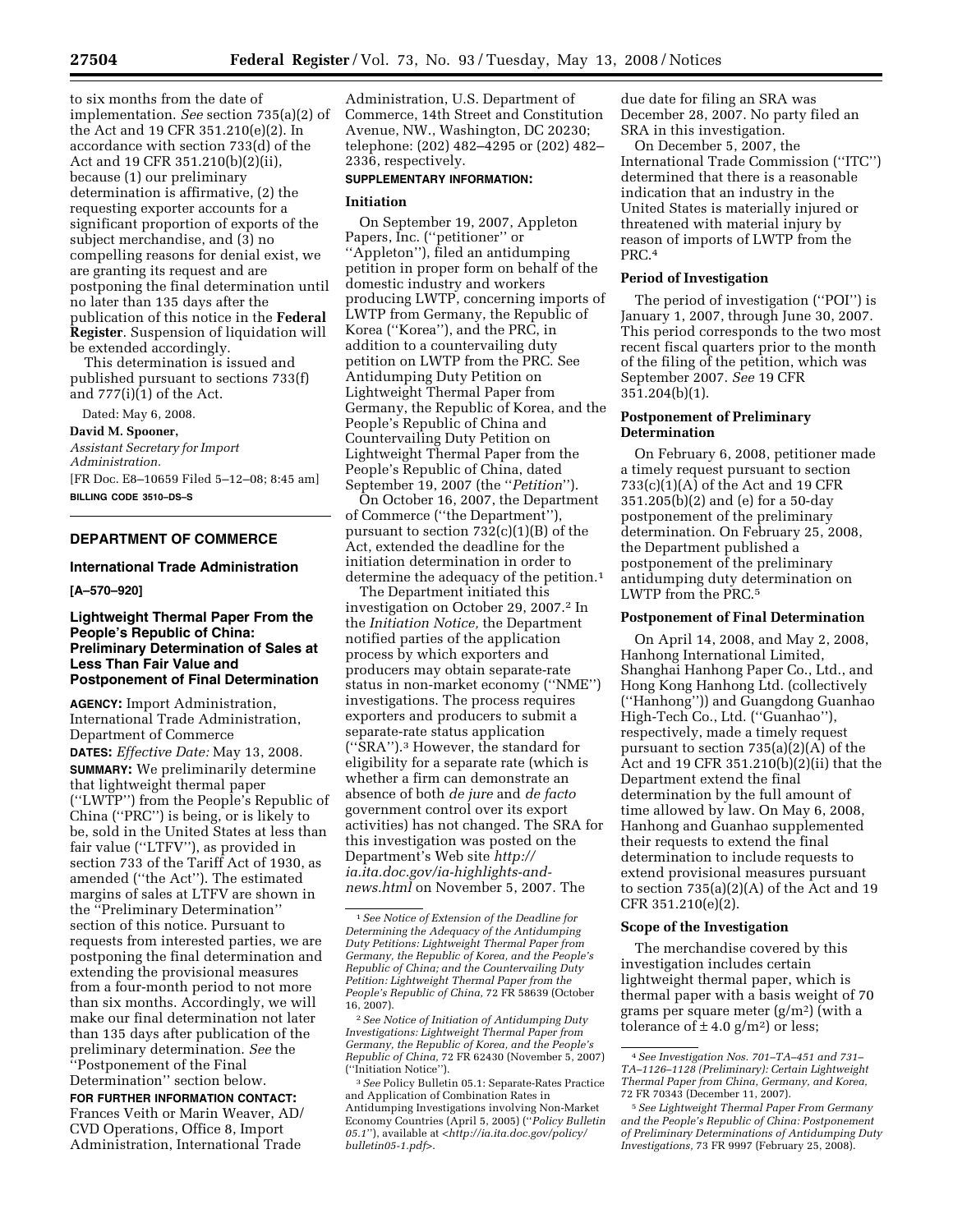irrespective of dimensions; 6 with or without a base coat <sup>7</sup> on one or both sides; with thermal active coating(s)<sup>8</sup> on one or both sides that is a mixture of the dye and the developer that react and form an image when heat is applied; with or without a top coat; <sup>9</sup> and without an adhesive backing. Certain lightweight thermal paper is typically (but not exclusively) used in point-ofsale applications such as ATM receipts, credit card receipts, gas pump receipts, and retail store receipts. The merchandise subject to this investigation may be classified in the Harmonized Tariff Schedule of the United States (''HTSUS'') under subheadings 4811.90.8040, 4811.90.9090, 3703.10.60, 4811.59.20, 4820.10.20, and 4823.40.00.10 Although HTSUS subheadings are provided for convenience and customs purposes, the written description of the scope of this investigation is dispositive.

#### **Scope Comments**

We set aside a period for interested parties to raise issues regarding product coverage. *See Antidumping Duties; Countervailing Duties; Final Rule*, 62 FR 27296, 27323 (May 19, 1997). The Department encouraged all interested parties to submit such comments within 20 calendar days of signature of the *Initiation Notice*, 72 FR at 62431. We only received comments on the scope from petitioner. *See* petitioner's letter to the Department regarding, ''Lightweight Thermal Paper From China, Germany, And Korea," dated November 19, 2007.

7A base coat, when applied, is typically made of clay and/or latex and like materials and is intended to cover the rough surface of the paper substrate and to provide insulating value.

8A thermal active coating is typically made of sensitizer, dye, and co-reactant.

<sup>9</sup>A top coat, when applied, is typically made of polyvinyl acetone, polyvinyl alcohol, and/or like materials and is intended to provide environmental protection, an improved surface for press printing, and/or wear protection for the thermal print head.

10HTSUS subheading 4811.90.8000 was a classification used for LWTP until January 1, 2007. Effective that date, subheading 4811.90.8000 was replaced with 4811.90.8020 (for gift wrap, a nonsubject product) and 4811.90.8040 (for ''other'' including LWTP). HTSUS subheading 4811.90.9000 was a classification for LWTP until July 1, 2005. Effective that date, subheading 4811.90.9000 was replaced with 4811.90.9010 (for tissue paper, a nonsubject product) and 4811.90.9090 (for ''other,'' including LWTP). Petitioner indicated that, from time to time, LWTP also may have been entered under HTSUS subheading 3703.90, HTSUS heading 4805, and perhaps other subheadings of the HTSUS, including HTSUS subheadings: 3703.10.60, 4811.59.20, 4820.10.20, and 4823.40.00.

Petitioner requested that the Department include in LWTP's scope language the HTSUS subheadings 3703.10.60,11 4811.59,12 4820.10,13 and 4823.40 14 because LWTP may enter the United States under one of these HTSUS subheadings. Specifically, the petitioner contends that HTSUS subheading 3703.1060 should be included because LWTP is sensitive to heat radiation; LWTP with certain latex topcoats could enter as paper coated with plastic under HTSUS subheading 4811.59; HTSUS subheading 4820.10's description may encompass products converted from thermal paper; and HTSUS subheading 4823.40's description appears to encompass LWTP not elsewhere specified within the HTSUS.

In the *Petition* we stated that merchandise subject to this investigation may be classified in the HTSUS under subheadings 4811.90.8040 and 4811.90.9090. On April 11, 2008 and April 16, 2008, the Department received a request from U.S. Customs and Border Protection (''CBP'') to update the antidumping and countervailing duty (''AD/CVD'') module for LWTP from the PRC. Specifically, CBP requested that the Department add HTSUS subheadings 3703.10.60, 4811.59.20, 4820.10.20, and 4823.40.00 to the AD/CVD module. *See*  the Department's memorandum to the file entitled, ''Request from Customs and Border Protection to update AD/ CVD Module,'' dated April 17, 2008. We have reviewed petitioner's and CBP's request and have updated the AD/CVD module accordingly.

#### **Non-Market Economy Country**

For purposes of initiation, petitioner submitted an LTFV analysis for the PRC as an NME.15 Recently, the Department examined the PRC's market status and determined that NME status should continue for the PRC.16 Additionally, in

13*See id.*, which describes HTSUS subheading 4820.10 as ''Registers, account books, notebooks, order books, receipt books, letter pads, memorandum pads, diaries and similar articles.''

14*See id.*, which describes HTSUS subheading 4823.40 as ''Rolls, sheets and dials, printed for selfrecording apparatus.''

15 *Initiation Notice*, 72 FR at 62433.

16*See* the Department's memorandum entitled, ''Antidumping Duty Investigation of Certain Lined Paper Products from the People's Republic of China (''China'')—China's status as a non-market economy (''NME''),'' dated August 30, 2006. This document is available online at: *http://ia.ita.doc.gov/* 

two recent investigations, the Department also determined that the PRC is an NME country.17 In accordance with section 771(18)(C)(i) of the Act, the NME status remains in effect until revoked by the Department. The presumption of the NME status of the PRC has not been revoked by the Department and, therefore, remains in effect for purposes of this investigation.

#### **Selection of Respondents**

In accordance with section  $777A(c)(2)$ of the Act, the Department selected the two largest exporters of LWTP (*i.e.*, Hanhong and Kosoku Business Paper Ltd. (''Kosoku'')) by volume as the mandatory respondents in this investigation based on CBP entry data listed in the data under the HTSUS subheadings 4811.9080.00, 4811.9080.40, 4811.9090.90, 4811.9090.00.18 These two companies appeared to cover a significant share of the total U.S. imports by volume, and both had been identified in the public realm.19

The Department issued its antidumping questionnaire to Hanhong and Kosoku on December 3, 2007.20 In its questionnaire, the Department requested that the two firms provide a response to section A of the Department's questionnaire on December 24, 2007, and to sections C and D of the questionnaire on January 8, 2008. Additionally we asked Hanhong and Kosoku to notify the official in charge if they did not export/ ship any merchandise falling within the scope of the investigation that entered the United States during the POI. On December 11, 2007, Kosoku contacted the Department and stated that it did not export or ship any merchandise falling under investigation that entered the United States during the POI.21

<sup>18</sup> See the Department's memorandum entitled, ''Antidumping Duty Investigation on Lightweight Thermal Paper from the People's Republic of China: Selection of Respondents,'' dated November 29,

2007 (''*Respondent Selection Memo*''). 19*See* the Department's memorandum regarding ''Release of Customs Entry data from U.S. Customs

<sup>20</sup> See, e.g., the Department's letter to Hanhong entitled, ''Antidumping Investigation of Lightweight Thermal Paper from the People's Republic of China: Questionnaire,'' dated December

<sup>21</sup> See the Department's memorandum to the file entitled, ''Lightweight Thermal Paper from the Continued

<sup>6</sup>LWTP is typically produced in jumbo rolls that are slit to the specifications of the converting equipment and then converted into finished slit rolls. Both jumbo and converted rolls (as well as LWTP in any other form, presentation, or dimension) are covered by the scope of these investigations.

<sup>11</sup>*See* ITC Web site located at *http://usitc.gov/,*  which describes 3703.1060 as ''photographic paper, paperboard, and textiles, sensitized: other.''

<sup>12</sup>*See id.*, which describes HTSUS subheading 4859.10 as ''other: In strips or rolls of a width exceeding 15 cm or in rectangular (including square) sheets with one side exceeding 36 cm and the other side exceeding 15 cm in the unfolded state.''

*download/prc-nmestatus/prc-lined-paper-memo-*

<sup>&</sup>lt;sup>17</sup> See Final Determination of Sales at Less Than *Fair Value: Certain Activated Carbon from the People's Republic of China*, 72 FR 9508 (March 2, 2007), and *Final Determination of Sales at Less Than Fair Value and Partial Affirmative Determination of Critical Circumstances: Certain Polyester Staple Fiber from the People's Republic of*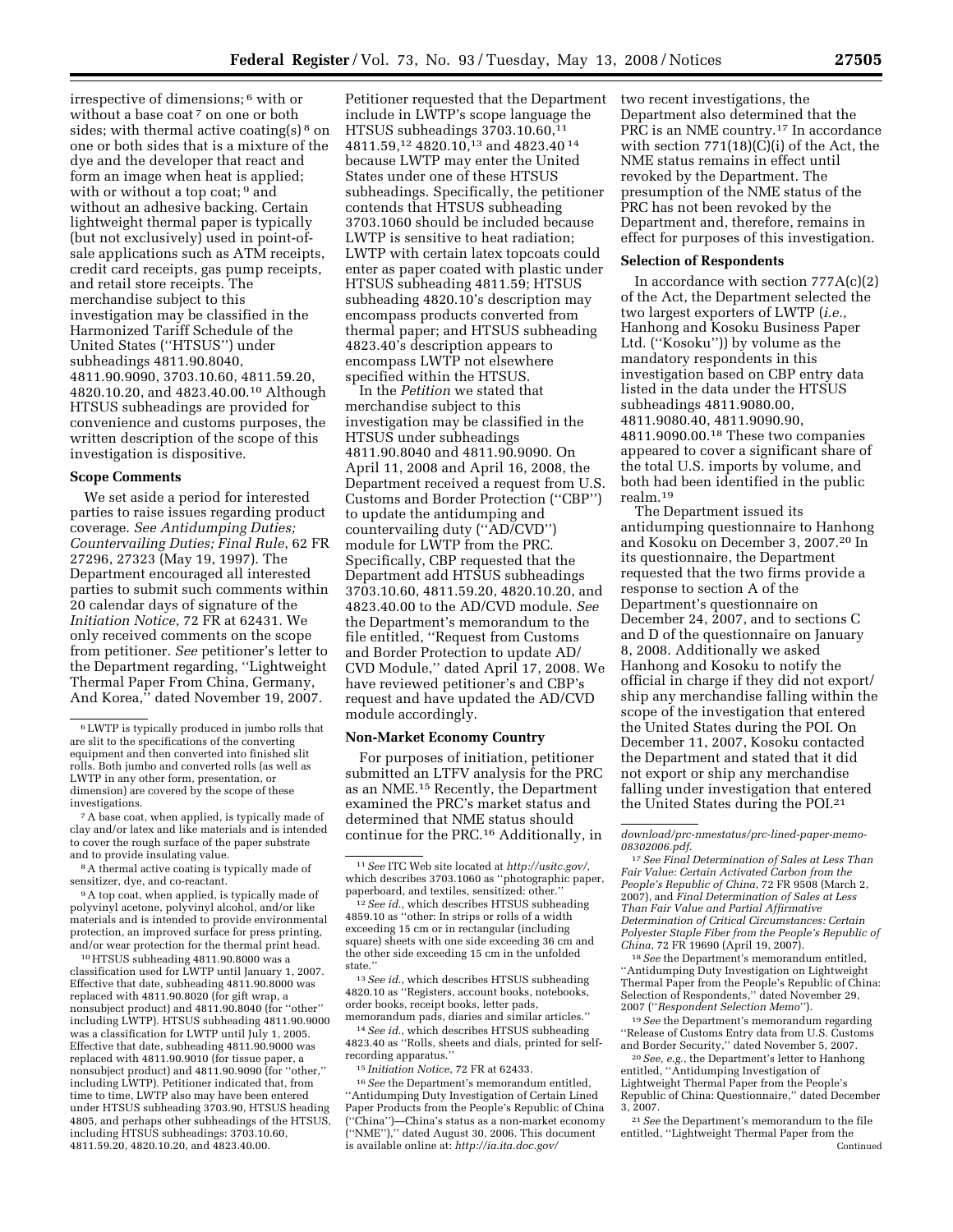Because our *Respondent Selection Memo* stated that we had resources to investigate two firms with the largest export volume during the POI, and one of the two firms selected (*i.e.*, Kosoku) reported that it did not export or ship merchandise under investigation during the POI, we looked to the next four companies listed in the CBP data to identify and select the next largest exporter by volume as a mandatory respondent. On December 17, 2007, the Department sent Ampress Enterprises Ltd. (''Ampress''), Arting Stationery Products Factory Ltd. (''Arting''), Xiamen Anne Paper Co., Ltd. (''Anne Paper''), and Yalong Paper Product (Kunshan) Co., Ltd. (''Yalong'') a shipment questionnaire asking each whether the company exported merchandise under investigation that entered the United States during the POI. Responses were due by close of business on December 27, 2007.22 The Department did not receive any responses from any of the four parties as of that deadline. The Department sent a second letter to each of the four parties noted above on December 28, 2007, again requesting information on shipments of merchandise under investigation. Responses were due to the Department no later than January 11, 2008.23

On January 2, 2008, Ampress submitted a response to the Department stating that it did not have any shipments of LWTP during the POI.24 On January 11, 2008, Arting submitted a response to the Department stating that it did not have any shipments of LWTP during the POI.25 Anne Paper and Yalong did not respond to the Department's first or second requests for information.26 *See* ''Facts Available and the PRC-wide Entity'' section below for further information on Anne Paper and Yalong.

24*See* the Department's memorandum to the file entitled, ''Investigation of Lightweight Thermal Paper from the People's Republic of China: Ampress Enterprises Ltd. Shipment Questionnaire Response,'' dated January 3, 2008.

Section 782(a) of the Act states that the Department shall examine voluntary respondents: (1) if they submit information within the deadlines established by the Department, and (2) if the number of voluntary respondents is not so large as to be unduly burdensome and inhibit the Department's timely completion of the review.

In the *Respondent Selection Memo*, we noted that, in the event a mandatory respondent failed to participate, we might, at our discretion, accept a voluntary respondent for review, provided that the voluntary respondent had met the two criteria outlined above. As noted above, one of the two firms selected for investigation, Kosoku, did not ship the merchandise under investigation during the POI. Also, as noted above, the Department was unsuccessful in its attempts to select a second mandatory firm for investigation from the next four firms listed in the CBP data. Because of our statutory deadlines, we determined that we could not expend additional resources in attempting to identify the next largest exporter by volume of merchandise subject to this investigation during the POI to serve as the second firm to be investigated.27

On December 4, 2007, Guanhao reported that it had shipped merchandise under consideration during the POI, and requested that it be treated as a voluntary respondent in this investigation. Further, Guanhao submitted sections A, C, and D questionnaire responses on December 21, 2007, January 9, 2008, and January 16, 2008, respectively, within the Department's deadlines established in this investigation. Therefore, on January 18, 2008, we determined to accept the voluntary respondent (*i.e.*, Guanhao), pursuant to section 782(a) of the Act.28 Thus, the Department is examining two firms (*i.e.*, Hanhong and Guanhao) in this investigation.

We noted, however, that as explained in our *Respondent Selection Memorandum*, the Department will exclude any individually calculated rate for voluntary respondents (*i.e.*, Guanhao) from the calculation of the rate to be applied to exporters/ producers which qualify for a separate rate but were not selected for examination as mandatory respondents. As stated in the ''Initiation'' section

above, no party filed an SRA in this investigation. Thus, it is not necessary to calculate a weighted-average margin for exporters/producers that were not selected for examination as mandatory respondents in this investigation.

#### **Surrogate Value Comments**

Surrogate factor valuation comments and surrogate value information with which to value the factors of production (''FOPs'') in this proceeding were filed on February 28, 2008, by Guanhao and on February 29, 2008, by petitioner and Hanhong. On March 12, 2008, petitioner and Hanhong filed rebuttal comments on surrogate factor valuation comments and surrogate value information. For a detailed discussion of the surrogate values used in this LTFV proceeding, *see* the ''Factor Valuation'' section below and the Department's memorandum to the file entitled, ''Antidumping Investigation of Lightweight Thermal Paper from the People's Republic of China: Factor Valuations for the Preliminary Determination,'' dated concurrently with this notice (''*Surrogate Value Memorandum*'').

#### **Surrogate Country**

Section 773(c)(1) of the Act directs the Department to base normal value (''NV'') on the NME producer's FOPs, valued in a surrogate market economy (''ME'') country or countries considered to be appropriate by the Department. In accordance with section 773(c)(4) of the Act, in valuing the FOPs, the Department shall use, to the extent possible, the prices or costs of the FOPs in one or more ME countries that are: (1) At a level of economic development comparable to that of the NME country; and (2) significant producers of comparable merchandise. The sources of the surrogate factor values are discussed under the ''Factor Valuations'' section below. *See also Surrogate Value Memorandum*.

On December 20, 2007, the Department determined that India, Indonesia, Thailand, the Philippines, and Colombia are countries comparable to the PRC in terms of economic development.29 On January 15, 2008, the Department requested comments on the selection of a surrogate country from the interested parties in this investigation. Petitioner submitted comments on February 12, 2008, and

People's Republic of China: No Shipments,'' dated December 12, 2007.

<sup>22</sup>*See, e.g.*, the Department's letter to Ampress entitled, ''Antidumping Investigation of Lightweight Thermal Paper from the People's Republic of China: Shipment Questionnaire,'' dated December 17, 2007.

<sup>23</sup>*See, e.g.*, the Department's letter to Ampress entitled, ''Antidumping Investigation of Lightweight Thermal Paper from the People's Republic of China: Shipment Questionnaire,'' dated December 28, 2007.

<sup>25</sup>*See* the Department's memorandum to the file entitled, ''Investigation of Lightweight Thermal Paper from the People's Republic of China: Arting Stationery Products Factory Ltd. Shipment Questionnaire Response,'' dated January 11, 2008. 26*See id*.

<sup>27</sup>*See Respondent Selection Memorandum*.

<sup>28</sup>*See* the Department's memorandum regarding, ''Lightweight Thermal Paper from the People's Republic of China: Antidumping Duty Investigation: Selection of Voluntary Respondent: Guangdong Guanhao High-Tech co., Ltd.,'' dated January 18, 2008.

<sup>29</sup>*See* the Department's Office of Policy memorandum entitled, ''Antidumping Duty Investigation of Lightweight Thermal Paper from the People's Republic of China (PRC): Request for a List of Surrogate Countries,'' dated December 20, 2007 (''*Policy Memorandum*'').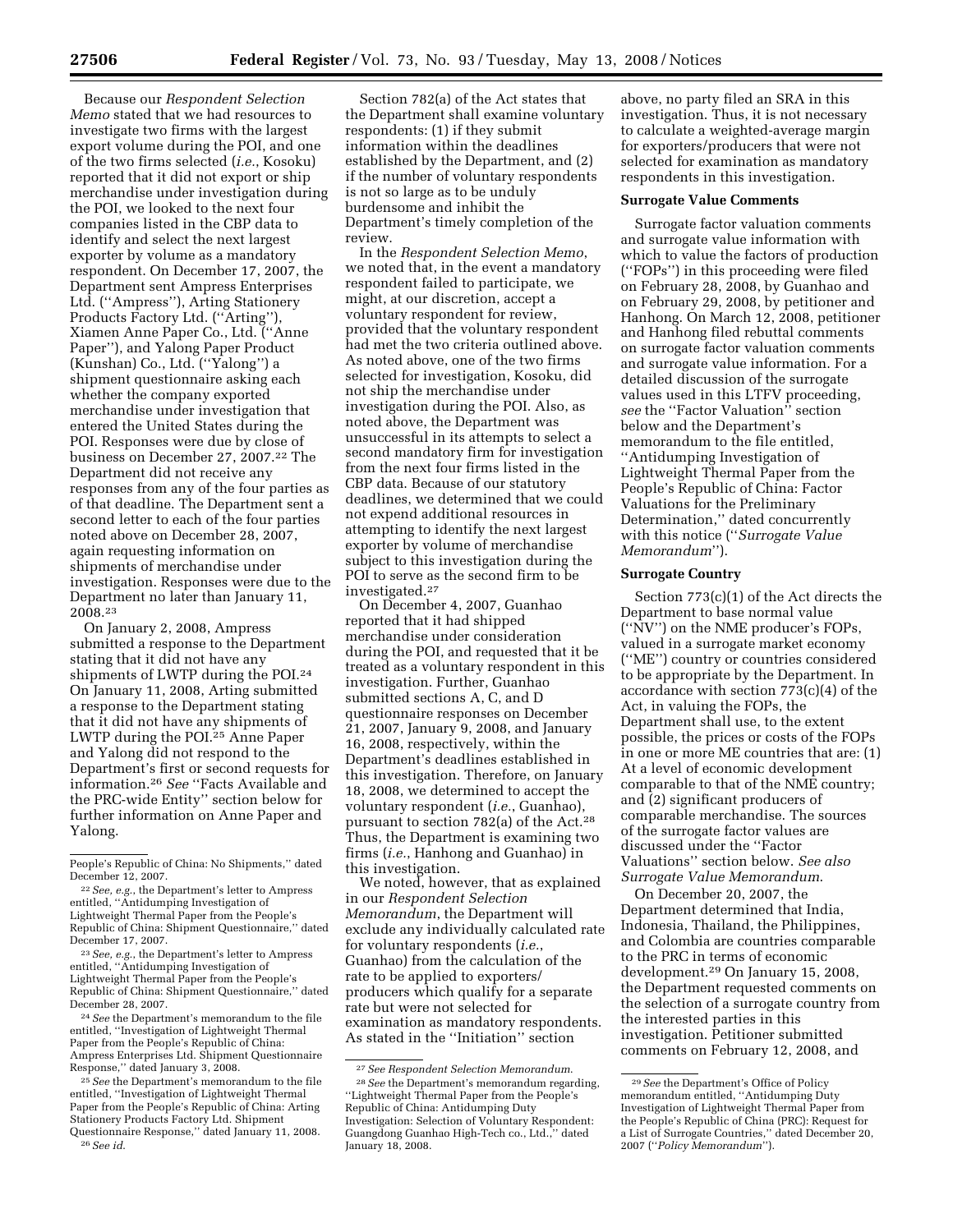Hanhong submitted comments on February 13, 2008.

Customarily, we select an appropriate surrogate country from the *Policy Memorandum* based on the availability and reliability of data from the countries that are significant producers of comparable merchandise. In this case, we found that India is at a level of economic development comparable to that of the PRC; is a significant producer of comparable merchandise (*i.e.*, LWTP); and has publicly available and reliable data.30 Accordingly, we selected India as the primary surrogate country for purposes of valuing the FOPs in the calculation of NV because it meets the Department's criteria for surrogate country selection.31 We obtained and relied upon publicly available information wherever possible.

In accordance with 19 CFR 351.301(c)(3)(i), for the final determination in antidumping investigations, interested parties may submit publicly available information to value FOPs under 19 CFR 351.408(c) within 40 days after the date of publication of this preliminary determination.32

## **Separate Rates**

In the *Initiation Notice,* the Department notified parties of the recent application process by which exporters and producers may obtain separate-rate status in NME investigations. *See Initiation Notice* at 62434. The process requires exporters and producers to submit an SRA. *See also Policy Bulletin 05.1.*33 However, the standard for

 $32$  In accordance with 19 CFR  $351.301(c)(1)$ , for the final determination of this investigation, interested parties may submit factual information to rebut, clarify, or correct factual information submitted by an interested party less than ten days before, on, or after, the applicable deadline for submission of such factual information. However, the Department notes that 19 CFR 351.301(c)(1) permits new information only insofar as it rebuts, clarifies, or corrects information recently placed on the record. The Department generally cannot accept the submission of additional, previously absentfrom-the-record alternative surrogate value information pursuant to 19 CFR 351.301(c)(1). *See Glycine from the People's Republic of China: Final Results of Antidumping Duty Administrative Review and Final Rescission, in Part,* 72 FR 58809 (October 17, 2007) and accompanying *Issues and Decision Memorandum* at Comment 2.

33*Policy Bulletin 05.1* states: ''while continuing the practice of assigning separate rates only to exporters, all separate rates that the Department will now assign in its NME investigations will be specific to those producers that supplied the exporter during the period of investigation. Note, however, that one rate is calculated for the exporter

eligibility for a separate rate (which is whether a firm can demonstrate an absence of both *de jure* and *de facto*  government control over its export activities) has not changed.

In proceedings involving NME countries, the Department has a rebuttable presumption that all companies within the country are subject to government control and thus should be assessed a single antidumping duty rate. It is the Department's policy to assign all exporters of merchandise subject to this investigation in an NME country this single rate unless an exporter can demonstrate that it is sufficiently independent so as to be entitled to a separate rate. Exporters can demonstrate this independence through the absence of both *de jure* and *de facto*  government control over export activities. The Department analyzes each entity exporting the merchandise subject to this investigation under a test arising from the *Notice of Final Determination of Sales at Less Than Fair Value: Sparklers from the People's Republic of China,* 56 FR 20588 (May 6, 1991) (''*Sparklers*''), as further developed in *Notice of Final Determination of Sales at Less Than Fair Value: Silicon Carbide from the People's Republic of China,* 59 FR 22585 (May 2, 1994) (''*Silicon Carbide*''). However, if the Department determines that a company is wholly foreign-owned or located in a market economy, then a separate-rate analysis is not necessary to determine whether it is independent from government control.

#### *A. Separate-Rate Recipients*

No company reported that it is wholly owned by individuals or companies located in a market economy or that it is located outside the PRC in this investigation. Therefore, we are not addressing these ownership structures in this preliminary determination.

1. Joint Ventures between Chinese and Foreign Companies or Wholly Chinese-Owned Companies

In this investigation no company reported that its ownership structure is a joint venture between Chinese and

Foreign companies. However, both respondents examined (*i.e.*, Hanhong and Guanhao) reported that they are wholly Chinese-owned companies. Therefore, the Department must analyze whether Hanhong and Guanhao can demonstrate the absence of both *de jure*  and *de facto* government control over their export activities.

## a. Absence of *De Jure* Control

The Department considers the following *de jure* criteria in determining whether an individual company may be granted a separate rate: (1) An absence of restrictive stipulations associated with an individual exporter's business and export licenses; (2) any legislative enactments decentralizing control of companies; and (3) other formal measures by the government decentralizing control of companies. *See Sparklers,* 56 FR at 20589.

The evidence provided by Hanhong and Guanhao supports a preliminary finding of *de jure* absence of government control based on the following: (1) An absence of restrictive stipulations associated with the individual exporters' business and export licenses; (2) there are applicable legislative enactments decentralizing control of the companies; and (3) there are formal measures by the government decentralizing control of companies. *See, e.g.*, Hanhong's and Guanhao's section A submissions dated January 4, 2008, and December 21, 2007, respectively.

#### b. Absence of *De Facto* Control

Typically the Department considers four factors in evaluating whether each respondent is subject to *de facto*  government control of its export functions: (1) Whether the export prices are set by or are subject to the approval of a government agency; (2) whether the respondent has authority to negotiate and sign contracts and other agreements; (3) whether the respondent has autonomy from the government in making decisions regarding the selection of management; and (4) whether the respondent retains the proceeds of its export sales and makes independent decisions regarding disposition of profits or financing of losses. *See Silicon Carbide,* 59 FR at 22586–87; *see also Notice of Final Determination of Sales at Less Than Fair Value: Furfuryl Alcohol From the People's Republic of China,* 60 FR 22544, 22545 (May 8, 1995). The Department has determined that an analysis of *de facto* control is critical in determining whether respondents are, in fact, subject to a degree of government control which would

<sup>30</sup>*See* the Department's memorandum to the file entitled, ''Antidumping Investigation of Lightweight Thermal Paper from the People's Republic of China: Selection of a Surrogate Country,'' dated April 21, 2008 (''*Surrogate Country Memorandum*'')

<sup>31</sup>*See id.* 

and all of the producers which supplied subject merchandise to it during the period of investigation. This practice applied both to mandatory respondents receiving an individually calculated separate rate as well as the pool of non-investigated firms receiving the weighted-average of the individually calculated rates. This practice is referred to as the application of ''combination rates'' because such rates apply to specific combinations of exporters and one or more producers. The cashdeposit rate assigned to an exporter will apply only to merchandise both exported by the firm in question and produced by a firm that supplied the exporter during the period of investigation.'' *See Policy Bulletin 05.1* at 6.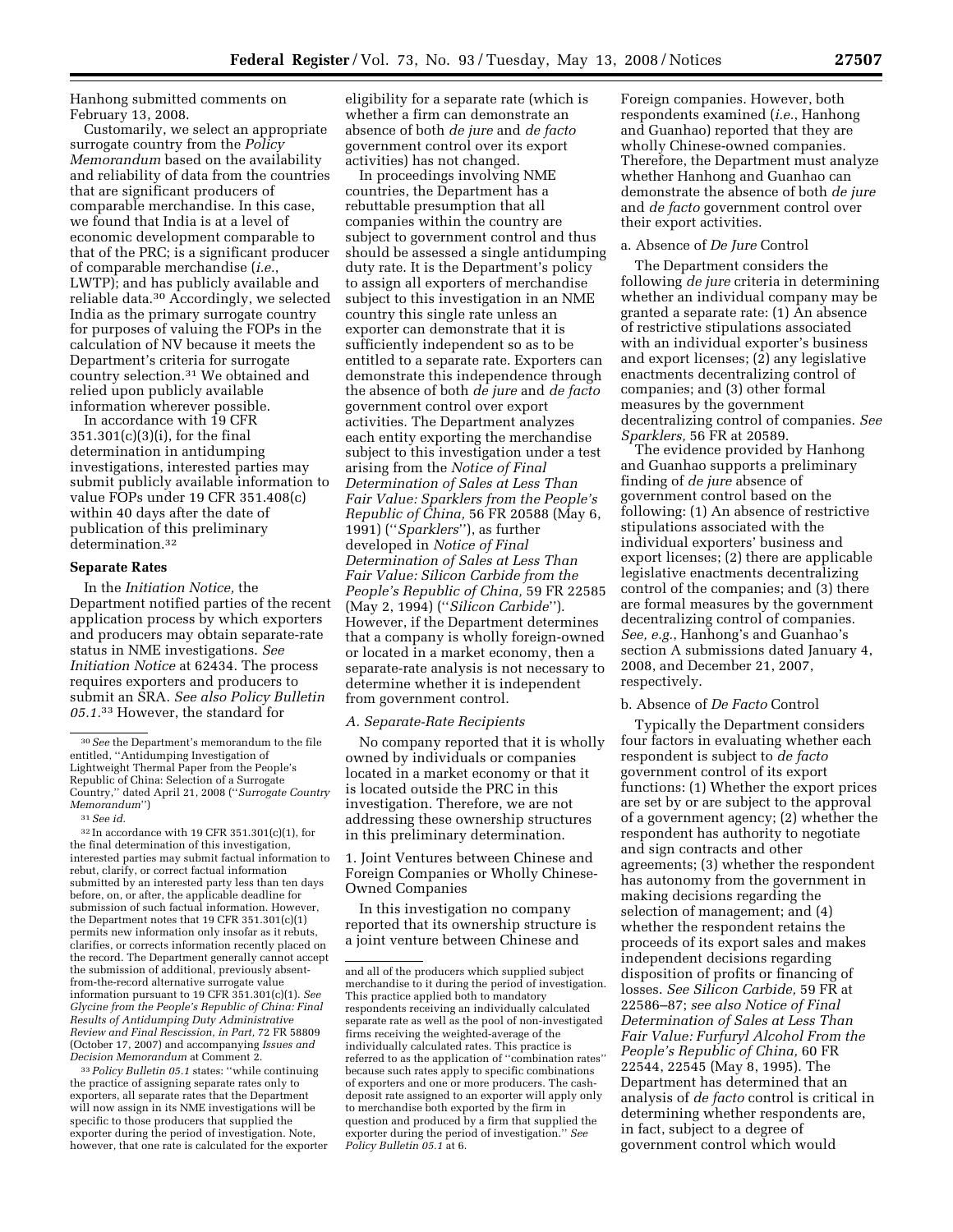preclude the Department from assigning separate rates.

In this case petitioner alleged that Guanhao should not receive a separate rate because there is *de facto* control over Guanhao by the PRC government. *See* petitioner's March 20, 2008, submission regarding its comments on the Second Supplemental A Questionnaire Response of Guanhao. Among other things, petitioner alleged that Guanhao's chairman of the board of directors (''BoD'') and general manager (''GM'') are PRC government officials. We solicited additional information from Guanhao regarding petitioner's allegations as they relate to the Department's criteria in determining whether there is *de facto* control by the PRC government over a company's export activities. *See, e.g.*, Guanhao's April 4, 2008, and April 18, 2008, supplemental questionnaire responses. In response, Guanhao reported that in addition to its chairman of the BoD and GM, there are several company officials (*e.g.* directors, managers) that have authority to sign and negotiate sales contracts. Guanhao further reported descriptions of the roles and duties that the BoD and GM assume in their respective non-Guanhao positions in various associations and governmentowned entities. The mere fact that Guanhao's chairman of the BoD is a board member of a government-owned entity does not in itself demonstrate that he is a government official or is controlled by the PRC central government, nor does membership in various associations, committees, *etc.*  mean that the chairman of the BoD or the GM are controlled by the central PRC government. Instead, we examine whether their roles, duties, *etc.* in these outside entities and at Guanhao, may potentially or effectively allow these officials to exercise control over certain activities at Guanhao. We do not believe that the roles and duties undertaken by these company officials outside of Guanhao confer government control over the day-to-day activities and decisions regarding its export activities. Furthermore, neither of these company officials have majority control over the disposition of Guanhao's profits. Guanhao reported that the BoD determined the plan for Guanhao's disposition of profits, which is then presented to the general shareholders for a vote of approval. Based on the information on the record, there is no evidence that would lead us to conclude that Guanhao's export prices, sales negotiations or management decisions are controlled by the PRC government.

The evidence placed on the record of this investigation by Hanhong and

Guanhao demonstrate an absence of *de jure* and *de facto* government control with respect to their respective exports of the merchandise under investigation, in accordance with the criteria identified in *Sparklers* and *Silicon Carbide.* 

## *B. Companies Not Receiving a Separate Rate*

The Department has determined that all parties applying for a separate rate in this segment of the proceeding have demonstrated an absence of government control both in law and in fact (see discussion above), and is, therefore, not denying separate-rate status to any respondent (*i.e.*, Hanhong and Guanhao).

## **Facts Available and the PRC-Wide Entity**

Sections 776(a)(1) and (2) of the Act provide that the Department shall apply ''facts otherwise available'' if, *inter alia,*  necessary information is not on the record or an interested party: (A) Withholds information requested by the Department, (B) fails to provide such information by the deadline, or in the form or manner requested, (C) significantly impedes a proceeding, or (D) provides information that cannot be verified, as provided by section 782(i) of the Act.

Where the Department determines that a response to a request for information does not comply with the request, section 782(d) of the Act provides that the Department will so inform the party submitting the response and will, to the extent practicable, provide that party the opportunity to remedy or explain the deficiency. If the party fails to remedy the deficiency within the applicable time limits, subject to section 782(e) of the Act, the Department may disregard all or part of the original and subsequent responses, as appropriate. Pursuant to section 782(e) of the Act, the Department shall not decline to consider submitted information if all of the following requirements are met: (1) The information is submitted by the established deadline; (2) the information can be verified; (3) the information is not so incomplete that it cannot serve as a reliable basis for reaching the applicable determination; (4) the interested party has demonstrated that it acted to the best of its ability; and (5) the information can be used without undue difficulties.

On December 17, 2007, and December 28, 2007, the Department sent Anne Paper and Yalong a questionnaire asking each whether the company exported merchandise under investigation that

entered the United States during the POI.34 We have confirmed that the questionnaires were delivered to Anne Paper and Yalong.35 Responses were due by close of business on December 27, 2007 and January 11, 2008, respectively.36 The Department did not receive any responses from Anne Paper and Yalong.

Because Anne Paper and Yalong did not provide any information, we determine that sections 782(d) and (e) of the Act are not relevant to our analysis. We further find that the Anne Paper and Yalong failed to respond to the Department's requests for information and, therefore, failed to demonstrate that they operate free of government control and that they are entitled to a separate rate. Based on the above facts, the Department preliminarily determines that there were exports of the merchandise subject to this investigation from PRC exporters/ producers that did not respond to the Department's shipment questionnaire, and we are treating these PRC exporters/ producers as part of the PRC-wide entity. Moreover, because the PRC-wide entity did not cooperate to the best of its ability when it did not respond to our questionnaire asking whether it exported merchandise under investigation that entered the United States during the POI, use of facts available pursuant to section  $776(a)(2)(A)$  and  $(B)$  of the Act is warranted for the PRC entity, which includes Anne Paper and Yalong.37

Section 776(b) of the Act provides that if an interested party fails to cooperate by not acting to the best of its ability to comply with requests for information, the Department may employ adverse inferences.38 We find that, because the PRC-wide entity did not respond to our request for information, it has failed to cooperate to the best of its ability. Therefore, the Department preliminarily finds that, in selecting from among the facts available, an adverse inference is appropriate.

37*See, e.g., Final Determination of Sales at Less Than Fair Value: Certain Artist Canvas from the People's Republic of China,* 71 FR 16116 (March 30, 2006) (''Artist Canvas'').

38*See, e.g., Artist Canvas,* 71 FR 16116, 16118 (March 30, 2006). *See also,* Statement of Administrative Action accompanying the URAA, H.R. Rep No. 103–316 (''SAA'') at 870.

<sup>34</sup>*See Respondent Selection Memorandum.*  35*See* the Department's memorandum regarding, ''Lightweight Thermal Paper from the People's Republic of China: Delivery of Shipment Questionnaires,'' dated March 12, 2008.

<sup>36</sup>*See, e.g.*, the Department's letter to Ampress entitled, ''Antidumping Investigation of Lightweight Thermal Paper from the People's Republic of China: Shipment Questionnaire,'' dated December 17, 2007.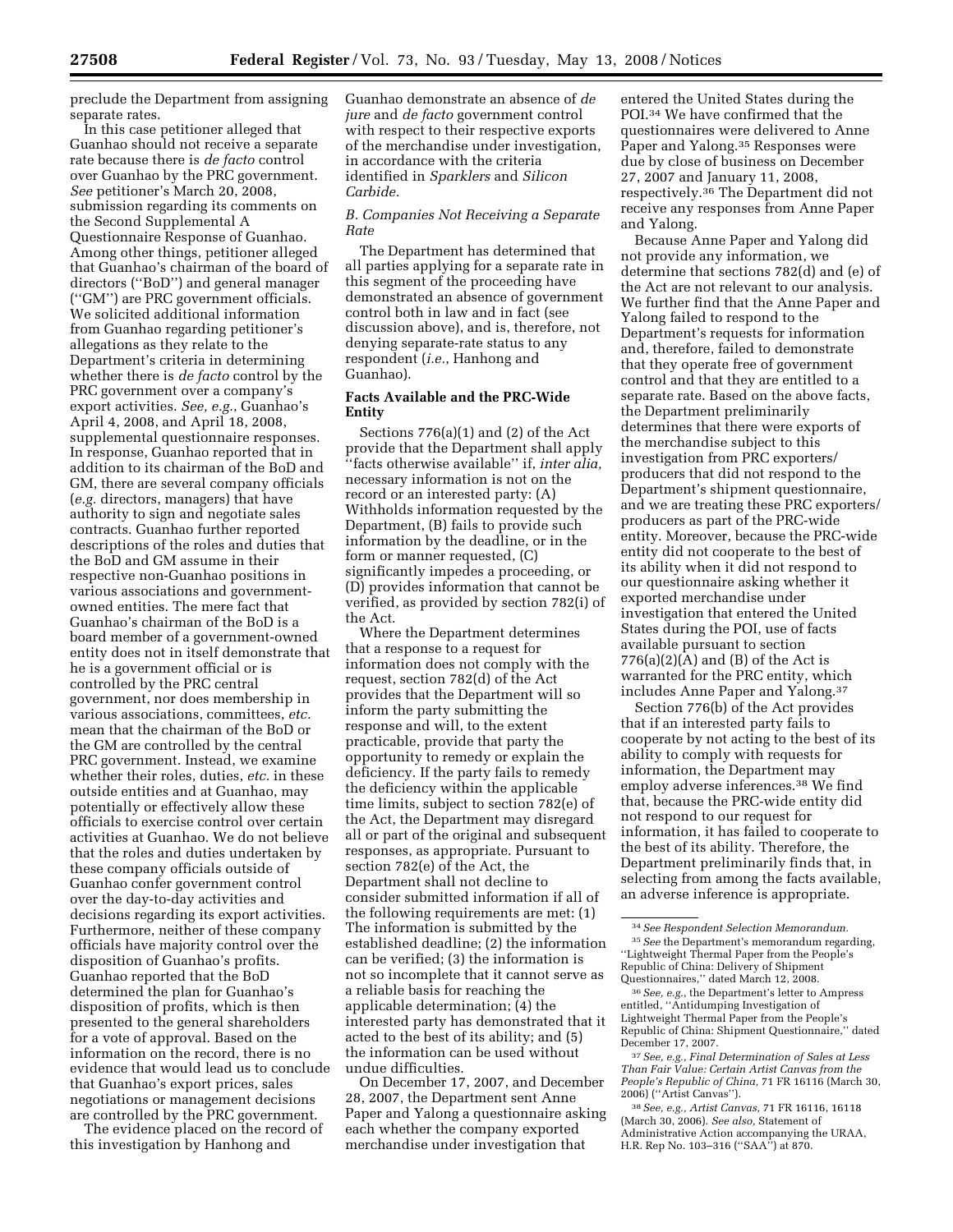## **Selection of the Adverse Facts Available Rate**

In deciding which facts to use as adverse facts available (''AFA''), section 776(b) of the Act and 19 CFR 351.308(c)(1) provide that the Department may rely on information derived from (1) The petition, (2) a final determination in the investigation, (3) any previous review or determination, or (4) any information placed on the record. In selecting a rate for AFA, the Department selects a rate that is sufficiently adverse ''as to effectuate the purpose of the facts available rule to induce respondents to provide the Department with complete and accurate information in a timely manner.'' 39 It is also the Department's practice to select a rate that ensures ''that the party does not obtain a more favorable result by failing to cooperate than if it had cooperated fully.'' 40

Generally, the Department finds selecting the highest rate in any segment of the proceeding as AFA to be appropriate.41 It is the Department's practice to select, as AFA, the higher of the (a) highest margin alleged in the petition, or (b) the highest calculated rate of any respondent in the investigation.42 In the instant investigation, as AFA, we have preliminarily assigned to the PRC-wide entity, including Anne Paper and Yalong, the highest calculated rate on the record of this proceeding, which in this case is the calculated margin for Hanhong. The Department preliminarily determines that this information is the most appropriate from the available sources to effectuate the purposes of AFA.

The Department will consider all margins on the record at the time of the final determination for the purpose of determining the most appropriate AFA

41*See, e.g., Certain Cased Pencils from the People's Republic of China; Preliminary Results of Antidumping Duty Administrative Review and Intent to Rescind in Part,* 70 FR 76755, 76761 (December 28, 2005) Unchanged in *Certain Cased Pencils from the People's Republic of China; Final Results and Partial Rescission of Antidumping Duty Administrative Review,* 71 FR 38366, (July 6, 2006), and accompanying *Issues and Decision Memorandum* at Comment 10.

42*See Final Determination of Sales at Less Than Fair Value: Certain Cold-Rolled Carbon Quality Steel Products from the People's Republic of China,*  65 FR 34660 (May 21, 2000), and accompanying *Issues and Decision Memorandum* at ''Facts Available.''

rate for the PRC-wide entity including Anne Paper and Yalong.43

#### **Corroboration**

Section 776(c) of the Act provides that, when the Department relies on secondary information rather than on information obtained in the course of an investigation as facts available, it must, to the extent practicable, corroborate that information from independent sources reasonably at its disposal. Secondary information is described as ''information derived from the petition that gave rise to the investigation or review, the final determination concerning merchandise subject to this investigation, or any previous review under section 751 concerning the merchandise subject to this investigation.'' 44 To ''corroborate'' means simply that the Department will satisfy itself that the secondary information to be used has probative value.45 Independent sources used to corroborate may include, for example, published price lists, official import statistics and customs data, and information obtained from interested parties during the particular investigation.46 To corroborate secondary information, the Department will, to the extent practicable, examine the reliability and relevance of the information used.47

As we did not rely upon secondary information, no corroboration was required under section 776(c) of the Act; rather we used the highest margin rate calculated for any respondent in this investigation as the AFA rate for this investigation.48 *See* the ''Preliminary

*Fair Value: Sodium Hexametaphosphate From the People's Republic of China,* 73 FR 6479, 6481 (February 4, 2008); *see also,* SAA at 870.

47*See Tapered Roller Bearings and Parts Thereof, Finished and Unfinished, from Japan, and Tapered Roller Bearings, Four Inches or Less in Outside Diameter, and Components Thereof, from Japan; Preliminary Results of Antidumping Duty Administrative Reviews and Partial Termination of Administrative Reviews,* 61 FR 57391, 57392 (November 6, 1996), unchanged in *Tapered Roller Bearings and Parts Thereof, Finished and Unfinished, From Japan, and Tapered Roller Bearings, Four Inches or Less in Outside Diameter, and Components Thereof, From Japan; Final Results of Antidumping Duty Administrative Reviews and Termination in Part,* 62 FR 11825 (March 13, 1997).

48*See Final Determination of Sales at Less Than Fair Value: Sodium Hexametaphosphate From the People's Republic of China,* 73 FR 6479 (February 4, 2008).

Determination'' section of this notice below.

Consequently, we are applying a single antidumping rate—the PRC-wide rate—to producers/exporters that failed to respond to the Department's antidumping questionnaires, or requests for shipment information, or did not apply for a separate rate, as applicable. The PRC-wide rate applies to all entries of the merchandise under investigation except for entries from respondents, Hanhong and Guanhao. These companies and their corresponding antidumping duty cash deposit rates are listed below in the ''Preliminary Determination'' section of this notice.

#### **Fair Value Comparisons**

To determine whether sales of LWTP to the United States by the respondents were made at LTFV, we compared export price (''EP'') to NV, as described in the ''Export Price'' and ''Normal Value'' sections of this notice.

### **Export Price**

In accordance with section 772(a) of the Act, EP is the price at which the merchandise subject to this investigation is first sold (or agreed to be sold) before the date of importation by the producer or exporter of the merchandise subject to this investigation outside of the United States to an unaffiliated purchaser in the United States or to an unaffiliated purchaser for exportation to the United States, as adjusted under section 772(c) of the Act. In accordance with section 772(a) of the Act, we used EP for Hanhong's and Guanhao's U.S. sales because the merchandise subject to this investigation was sold directly to the unaffiliated customers in the United States prior to importation and because constructed export price (''CEP'') was not otherwise indicated.

In response to questions raised by the Petitioner, we reviewed Hanhong's relationship with its U.S. customer and find that Hanhong and its U.S. customer were not affiliated during the POI under the meaning of section 771(33) of the Act. Our determination in this regard is based on Hanhong's response that: (1) Its U.S. customer controls the price at which it resells the merchandise under consideration to its U.S. customers; (2) Hanhong's U.S. customer takes title to the merchandise and thus bears the risk of loss; and (3) the written agreement between Hanhong and its U.S. customer allows Hanhong to sell to other U.S. customers and does not restrict its U.S. customer from purchasing thermal paper from other U.S. domestic or foreign suppliers. Accordingly, we treated Hanhong's reported sales to the

<sup>39</sup>*See Notice of Final Determination of Sales at Less than Fair Value: Static Random Access Memory Semiconductors From Taiwan,* 63 FR 8909, 8932 (February 23, 1998).

<sup>40</sup>*See Brake Rotors From the People's Republic of China: Final Results and Partial Rescission of the Seventh Administrative Review; Final Results of the Eleventh New Shipper Review,* 70 FR 69937, 69939 (November 18, 2005); *see also,* SAA at 870.

<sup>43</sup>*See Notice of Preliminary Determination of Sales at Less Than Fair Value: Saccharin from the People's Republic of China,* 67 FR 79049, 79053– 54 (December 27, 2002), unchanged in *Notice of Final Determination of Sales at Less Than Fair Value: Saccharin From the People's Republic of China,* 68 FR 27530 (May 20, 2003). 44*See Final Determination of Sales at Less Than* 

<sup>45</sup>*See id.* 

<sup>46</sup>*See id.*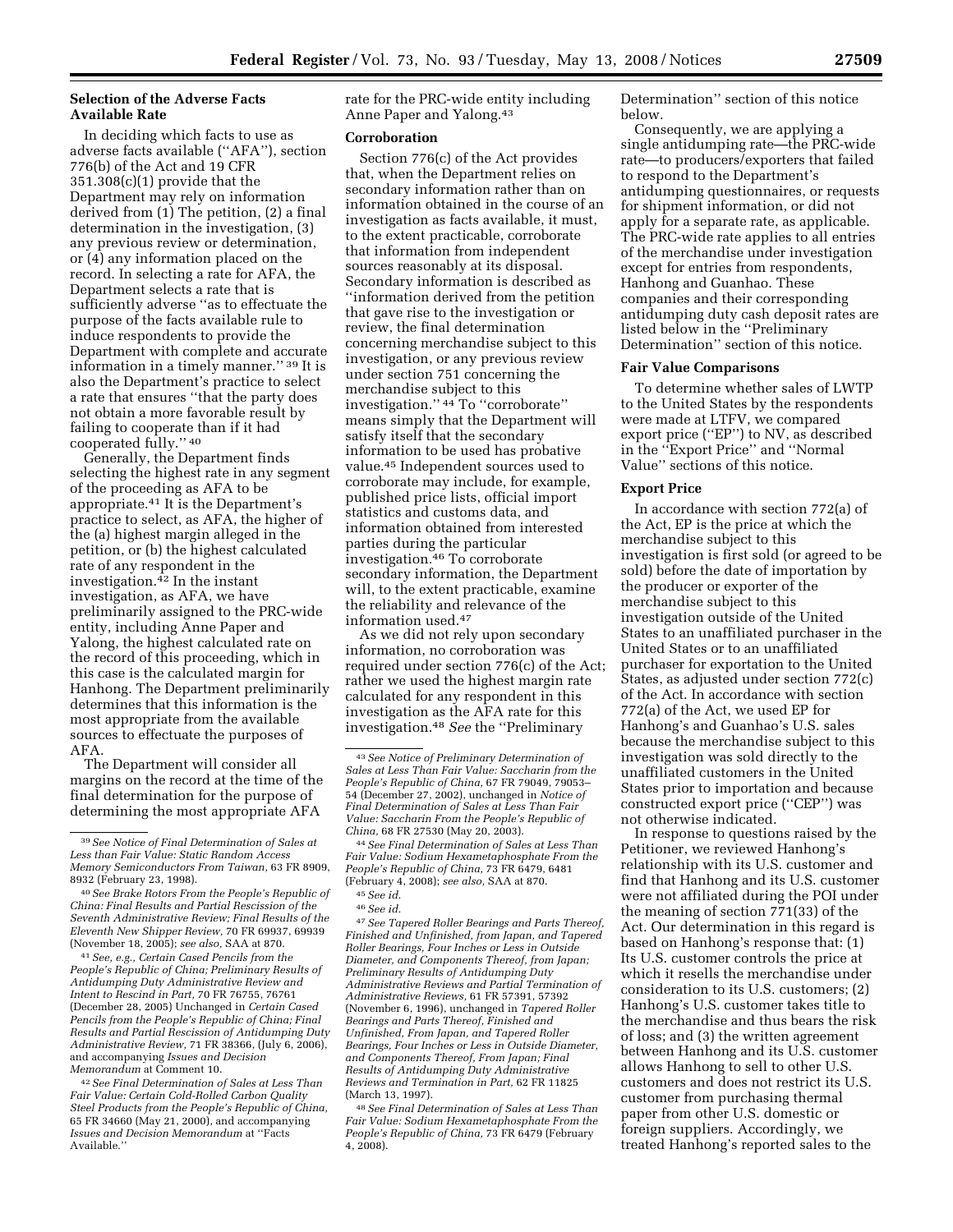United States as EP transactions for the preliminary determination.

We calculated EP based on the packed FOB delivered prices to unaffiliated purchasers in, or for exportation to, the United States. We made deductions, as appropriate, for any movement expenses (*e.g.*, foreign inland freight from the plant to the port of exportation, domestic brokerage) in accordance with section 772(c)(2)(A) of the Act.<sup>49</sup> Where foreign inland freight or foreign brokerage and handling fees were provided by PRC service providers or paid for in renminbi, we based those charges on surrogate value rates from India. *See* ''Factor Valuation'' section below for further discussion of surrogate value rates.

In determining the most appropriate surrogate values to use in a given case, the Department's stated practice is to use period-wide price averages, prices specific to the input in question, prices that are net of taxes and import duties, prices that are contemporaneous with the POI, and publicly available data.<sup>50</sup> The data we used for brokerage and handling expenses fulfill all of the foregoing criteria except that they are not specific to the merchandise subject to this investigation. There is no information of that type on the record of this investigation. The Department used two sources to calculate a surrogate value for domestic brokerage expenses: (1) data from the January 9, 2006, public version of the Section C questionnaire response from Kejriwal Paper Ltd. (''Kejriwal'') in the investigation of certain lined paper products from India; 51 and (2) data from Agro Dutch Industries Ltd. in the administrative review of certain preserved mushrooms

50*See, e.g., Certain Cased Pencils from the People's Republic of China; Final Results and Partial Rescission of Antidumping Duty Administrative Review,* 71 FR 38366 (July 6, 2006), and accompanying *Issues and Decision Memorandum* at Comment 1.

51 Kejriwal was a respondent in the certain lined paper products from India investigation for which the POI was July 1, 2004, to June 30, 2005. *See Notice of Preliminary Determination of Sales at Less Than Fair Value, Postponement of Final Determination, and Affirmative Preliminary Determination of Critical Circumstances in Part: Certain Lined Paper Products From India,* 71 FR 19706 (April 17, 2006) (*''CLPP''*) (unchanged in final determination).

from India.52 Because these values were not concurrent with the POI of this investigation, we adjusted these rates for inflation using the Wholesale Price Indices (''WPI'') for India as published in the International Monetary Fund's (''IMF's'') *International Financial Statistics,* available at *http:// ifs.apdi.net/imf,* and then calculated a simple average of the two companies' brokerage expense data.53

## **Normal Value**

Section 773(c)(1) of the Act provides that the Department shall determine the NV using an FOP methodology if the merchandise is exported from an NME and the information does not permit the calculation of NV using home-market prices, third-country prices, or constructed value under section 773(a) of the Act. The Department bases NV on the FOPs because the presence of government controls on various aspects of NMEs renders price comparisons and the calculation of production costs invalid under the Department's normal methodologies. *See, e.g., CLPP,* 71 FR at 19703 (unchanged in final determination).

Guanhao has not provided a complete cost reconciliation to the Department nor has it shown that Guanhao's reported FOPs tie to its accounting system. However, the Department is using Guanhao's reported FOPs to calculate its margin for the preliminary determination and is providing Guanhao with a final opportunity to provide a complete cost reconciliation as requested by the Department in the original questionnaire issued on December 3, 2008, and in the two supplemental questionnaires, issued to Guanhao on February 5, 2008, and March 25, 2008.

A complete cost reconciliation, including all requested support documentation, is hereby due to the Department no later than 14 days after its receipt of our supplemental questionnaire requesting Guanhao to provide its complete cost reconciliation, which we soon intend to issue to Guanhao. Given the fact that Guanhao was first instructed to provide this cost reconciliation on December 3, 2008, the fact that the Department has granted numerous extensions to Guanhao in which to provide its complete cost

reconciliation, and in light of the impending verification, which is currently scheduled for early June 2008, and statutorily prescribed deadlines, it is unlikely that the Department will be able to grant Guanhao any additional time to provide a complete cost reconciliation in accordance with the Department's instructions and questions. If Guanhao does not provide a complete cost reconciliation in accordance with the Department's instructions, we may not conduct verification or consider this company's data usable for the final determination and may resort to the use of facts available or AFA for all of Guanhao's data pursuant to sections 776(a) and (b) of the Act. We may revisit this issue for the final determination pending receipt of the data.

## **Factor Valuations**

In accordance with section 773(c) of the Act, we calculated NV based on FOPs reported by respondents for the POI. To calculate NV, we multiplied the reported per-unit factor-consumption rates by publicly available Indian surrogate values. In selecting the surrogate values, we considered the quality, specificity, and contemporaneity of the data. As appropriate, we adjusted input prices by including freight costs to make them delivered prices. Specifically, we added to Indian import surrogate values a surrogate freight cost using the shorter of the reported distance from the domestic supplier to the factory of production or the distance from the nearest seaport to the factory of production, where appropriate. This adjustment is in accordance with the U.S. Court of Appeals for the Federal Circuit decision in *Sigma Corp.* v. *United States,* 117 F. 3d 1401, 1407– 1408 (Fed. Cir. 1997).

Guanhao reported that certain of its reported raw material inputs were sourced from a ME country and paid for in ME currencies. Pursuant to 19 CFR  $351.408(c)(1)$ , when a respondent sources inputs from an ME supplier in meaningful quantities (*i.e.*, not insignificant quantities), we use the actual price paid by respondents for those inputs, except when prices may have been distorted by findings of dumping by the PRC and/or subsidies.<sup>54</sup> Guanhao's reported information demonstrates that it has both significant and insignificant quantities of certain raw materials purchased from ME suppliers. Where we found ME

<sup>49</sup>For a detailed description of all adjustments, *see* the Department's Memorandum to the File entitled, ''Lightweight Thermal Paper from the People's Republic of China: Analysis of the Preliminary Determination Margin Calculation for Hanhong'' dated May 6, 2008 (*''Hanhong Preliminary Analysis Memorandum''*); and the Department's Memorandum to the File entitled, ''Lightweight Thermal Paper from the People's Republic of China: Analysis of the Preliminary Determination Margin Calculation for Guangdong Guanhao High-Tech Co., Ltd.'' dated May 6, 2008 (*''Guanhao Preliminary Analysis Memorandum''*).

<sup>52</sup>*See Certain Preserved Mushrooms From India: Final Results of Antidumping Duty Administrative Review,* 70 FR 37757 (June 30, 2005) (unchanged in final results).

<sup>53</sup>*See, e.g., Helical Spring Lock Washers From the People's Republic of China: Preliminary Results of Antidumping Duty Administrative Review,* 72 FR 52073, 52076 (September 12, 2007) (unchanged in final results).

<sup>54</sup>*See Antidumping Duties; Countervailing Duties; Final Rule,* 62 FR 27296, 27366 (May 19, 1997).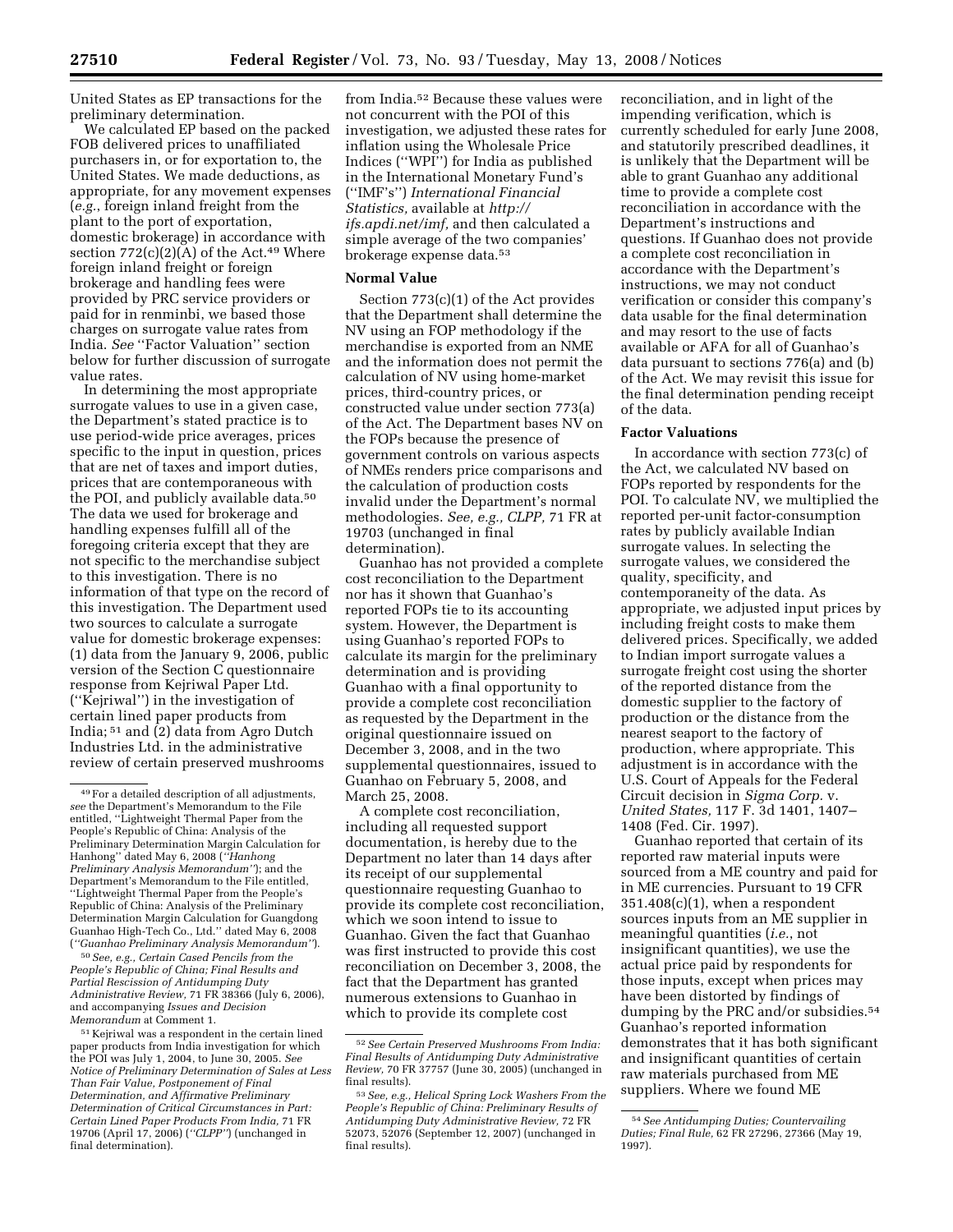purchases to be of significant quantities, in accordance with our statement of policy as outlined in *Antidumping Methodologies: Market Economy Inputs,*55 we used the actual purchases of these inputs to value the inputs. Accordingly, we valued Guanhao's inputs using the ME prices paid for in ME currencies for the inputs where the total volume of the input purchased from all ME sources during the POI exceeded 33 percent of the total volume of the input purchased from all sources during the period.56 Where the quantity of the reported input purchased from ME suppliers was below 33 percent of the total volume of the input purchased from all sources during the POI, and were otherwise valid, we weight averaged the ME input's purchase price with the appropriate surrogate value for the input according to their respective shares of the reported total volume of purchases.57 Where appropriate, we added freight to the ME prices of inputs. For a detailed description of the actual values used for the ME inputs reported, *see Guanhao Preliminary*.

## **Analysis Memorandum.**

For this preliminary determination, in accordance with past practice, we used import values from the World Trade Atlas online (''Indian Import Statistics''), published by the Directorate General of Commercial Intelligence and Statistics, Ministry of Commerce of India, which were reported in rupees and are contemporaneous with the POI to calculate surrogate values for the respondents' reported material inputs.58 In selecting the best available information for valuing FOPs in accordance with section 773(c)(1) of the Act, the Department's practice is to select, to the extent practicable, surrogate values which are non-export average values, most contemporaneous with the POI, product-specific, and taxexclusive.59

Where we could not obtain publicly available information contemporaneous with the POI with which to value FOPs. we adjusted the surrogate values using, where appropriate, the Indian WPI as published in the IMF's.

Furthermore, with regard to the Indian import-based surrogate values, we have disregarded import prices that we have reason to believe or suspect may be subsidized. We have reason to believe or suspect that prices of inputs from Indonesia, South Korea, and Thailand may have been subsidized. We have found in other proceedings that these countries maintain broadly available, non-industry-specific export subsidies and, therefore, it is reasonable to infer that all exports to all markets from these countries may be subsidized.<sup>60</sup> We are also directed by the legislative history not to conduct a formal investigation to ensure that such prices are not subsidized.61 Rather, Congress directed the Department to base its decision on information that is available to it at the time it makes its determination. Therefore, we have not used prices from these countries in calculating the Indian import-based surrogate values. In instances where an ME input was obtained solely from suppliers located in these countries, we used Indian import-based surrogate values to value the input. In addition, we excluded Indian import data from NME and undesignated countries from our surrogate value calculations.62

In this case, parties have debated which surrogate value is the best available information for valuing coated jumbo rolls of thermal paper (''CJRs''). Hanhong argues in favor of using the average of three Indonesian HTS categories contending that these data account for much larger import quantities than Indian imports of CJRs and represent average unit prices that are more comparative to the ''normal value'' German benchmark which it calculated from publicly available data from the companion German investigation. Hanhong also asserts that Indian import values for CJRs during the

61*See Omnibus Trade and Competitiveness Act of 1988, Conference Report to Accompanying H.R. 3,* H.R. Rep. 100–576 at 590 (1988).

62*See Surrogate Value Memorandum.* 

POI are aberrational because of small quantities and specialized imports.63

Petitioner argues that the single Indian HTS category is more appropriate as a surrogate value because it is the only value that is specific to CJRs. Additionally, petitioner asserts that these Indian data are not aberrational as evidenced by the pattern of the WTA yearly data for the category showing average prices remaining constant over a three-year period. Petitioner claims that two of the three Indonesian HTS categories submitted by Hanhong do not exist, and the third is incorrect.

All the HTS data, including the Indian and Indonesian values that parties have proposed that the Department use to value the CJRs in this preliminary determination are contemporaneous with the POI and are tax-exclusive values. However, the Indonesian HTS categories submitted by Hanhong are broad basket categories. Where a category is more specific to an input it is the Department's preference to use that category rather than a basket category. *See Amended Final Results of Antidumping Duty Administrative Review and New Shipper Reviews: Wooden Bedroom Furniture From the People's Republic of China,* 72 FR 46957 (August 22, 2007), and accompanying *Issues and Decision Memorandum* at Comment 13; *See also Notice of Final Determination of Sales at Less Than Fair Value, and Affirmative Critical Circumstances, In Part: Certain Lined Paper Products From the People's Republic of China,* 71 FR 53079, (September 8, 2006), and accompanying *Issues and Decision Memorandum* at Comment 3 (where the Department declined to use a broad basket category because it was not as specific to the input being valued as other potential sources on the record of the proceeding). Furthermore, we have not considered using the German value as a benchmark (provided by Hanhong) because Germany is not on the list of possible surrogate countries due to its advanced level of economic development, and we have a value on the record from India, a country deemed in this proceeding to be economically comparable to the PRC, which is specific to CJRs. Therefore, the Department has valued CJRs with Indian imports from HTS 4811.90.94 for this preliminary determination because this Indian HTS category is more specific to CJRs reported by the respondent, and as

<sup>55</sup>*See Antidumping Methodologies: Market Economy Inputs, Expected Non-Market Economy Wages, Duty Drawback; and Request for Comments,*  71 FR 61716, 61717 (October 19, 2006) (''*Antidumping Methodologies: Market Economy Inputs*'').

<sup>56</sup>*See* Guanhao's December 21, 2007 section D submission at Exhibit 10. *See also* Guanhao's March 20, 2008, supplemental D submission at Exhibit 3.

<sup>57</sup>*See Antidumping Methodologies: Market Economy Inputs* at 71 FR 61718.

<sup>58</sup>*See Surrogate Value Memorandum.* 

<sup>59</sup>*See, e.g., Notice of Preliminary Determination of Sales at Less Than Fair Value, Negative Preliminary Determination of Critical Circumstances and Postponement of Final Determination: Certain Frozen and Canned Warmwater Shrimp From the Socialist Republic of Vietnam,* 69 FR 42672, 42682 (July 16, 2004), unchanged in *Final Determination of Sales at Less Than Fair Value: Certain Frozen and Canned* 

*Warmwater Shrimp from the Socialist Republic of Vietnam,* 69 FR 71005 (December 8. 2004).

<sup>60</sup>*See Notice of Final Determination of Sales at Less Than Fair Value and Negative Final Determination of Critical Circumstances: Certain Color Television Receivers From the People's Republic of China,* 69 FR 20594 (April 16, 2004), and accompanying *Issues and Decision Memorandum* at Comment 7.

<sup>63</sup>*See, e.g.*, Hanhong's submission regarding, ''Lightweight Thermal Paper from the People's Republic of China: Rebuttal regarding Surrogate Values,'' dated March 12, 2008, at pages 3 and 4.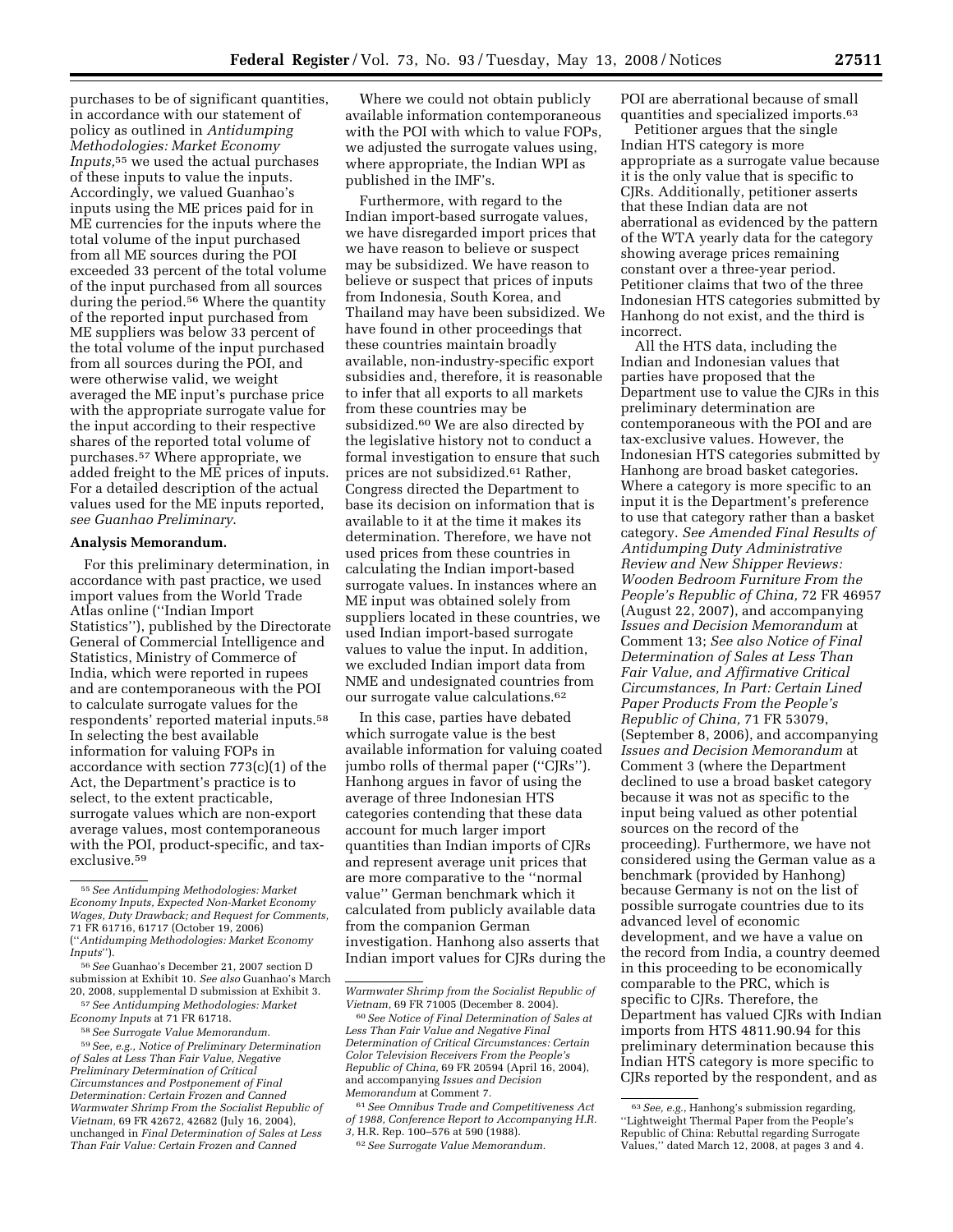such, is the best available information currently on the record. Pursuant to 19 CFR  $351.301(c)(3)(i)$ , we encourage interested parties to submit additional publicly available information for consideration in valuing CJRs within 40 days after the date of publication of this determination.

We used Indian transport information to value the inland truck, rail, and waterway freight cost of the raw materials. The Department valued truck freight using Indian freight rates published by Indian Freight Exchange available at *http://www.infreight.com.*  This source provided daily rates from six major points of origin to six destinations in India for the period April 2005, through October 2005. We averaged the monthly rates for each rate observation to obtain a surrogate value. The Department determined the best available information for valuing rail freight to be from *http:// www.indianrailways.gov.in.* To value waterway freight, we used an Indian domestic ship rate from Indian Waterways Authority. For data that were not contemporaneous with the POI, we adjusted the rates for inflation using WPI, where applicable.

For direct, indirect, and packing labor, consistent with 19 CFR 351.408(c)(3), we used the PRC regression-based wage rate as reported on Import Administration's web page, Import Library, Expected Wages of Selected NME Countries, revised in January 2007, available at *http:// ia.ita.doc.gov/wages/index.html.*  Because this regression-based wage rate does not separate the labor rates into different skill levels or types of labor, we have applied the same wage rate to

all skill levels and types of labor reported by the respondent. If the NME wage rates are updated by the Department prior to issuance of the final determination, we will use the updated wage rate in the final LTFV determination. The Department is currently in the process of updating its regression-based wage rate for the PRC for 2007. The deadline for submitting comments on the 2007 expected wages of selected NME countries' calculation was May 1, 2008 and the Department intends to finalize its calculations based on 2005 GNI within one month thereafter. *See http://www.trade.gov/ia/.*  Therefore, for the final determination of this investigation we intend to update our PRC Expected Hourly Wage Rate with the finalized 2007 expected wages calculation.

To value electricity, we used data from the International Energy Agency Key World Energy Statistics (2003 edition). Because the value was not contemporaneous with the POI, we adjusted the value for inflation.

The Department valued water using data from the Maharashtra Industrial Development Corporation *http:// www.midcindia.org* because it includes a wide range of industrial water tariffs. This source provides 386 industrial water rates within the Maharashtra province from June 2003: 193 for the ''inside industrial areas'' usage category and 193 for the ''outside industrial areas'' usage category. Because the value was not contemporaneous with the POI, we adjusted the rate for inflation.

To value factory overhead, selling, general, and administrative expenses, and profit, we used audited financial statements for the year ending March

31, 2006, of two Indian producers of identical and comparable merchandise, Parag Copigraph Pvt. Ltd. (''Parag'') and Alpha Carbonless Paper Ltd. (''Alpha'').64 The Department may consider other publicly available financial statements for the final determination, as appropriate.

#### **Currency Conversion**

We made currency conversions into U.S. dollars, in accordance with section 773A(a) of the Act, based on the exchange rates in effect on the dates of the U.S. sales as certified by the Federal Reserve Bank.

# **Verification**

As provided in section 782(i)(1) of the Act, we intend to verify the information from Hanhong and Guanhao upon which we will rely in making our final determination. However, as noted in the ''Normal Value'' section above, should Guanhao fail to provide a complete cost reconciliation, the Department may determine that there is insufficient cost reconciliation information to warrant verification of any of Guanhao's information on the record.

#### **Combination Rates**

In the Initiation Notice, the Department stated that it would calculate combination rates for certain respondents that are eligible for a separate rate in this investigation.<sup>65</sup> This practice is described in the *Separate Rate Policy Bulletin*.

#### **Preliminary Determination**

The weighted-average dumping margin percentages are as follows:

| Exporter/producer combination                                                                                                                                                                          | Customs ID No.                 | Percent margin |
|--------------------------------------------------------------------------------------------------------------------------------------------------------------------------------------------------------|--------------------------------|----------------|
| Exporter: Shanghai Hanhong Paper Co., Ltd., also known as, Hanhong International Limited; Producer:<br>Exporter: Guangdong Guanhao High-Tech Co., Ltd.; Producer: Guangdong Guanhao High-Tech Co., Ltd | A-570-920-001<br>A-570-920-002 | 132.95<br>2.30 |
| PRC-Wide Entity*                                                                                                                                                                                       | A-570-920-000                  | 132.95         |

\* Includes Anne Paper and Yalong.

# **Disclosure**

We will disclose the calculations performed to parties in this proceeding within five days of the date of publication of this notice in accordance with 19 CFR 351.224(b).

### **Suspension of Liquidation**

In accordance with section 733(d) of the Act, we will instruct CBP to suspend liquidation of all entries of merchandise subject to this investigation, entered, or

withdrawn from warehouse, for consumption on or after the date of publication of this notice in the **Federal Register**. The Department has determined in its *Lightweight Thermal Paper from the People's Republic of China: Preliminary Affirmative Countervailing Duty Determination and Alignment of Final Countervailing Duty Determination with Final Antidumping Duty Determination,* 73 FR 13850 (March 14, 2008) (*''CVD LWTP Prelim''*),

that the product under investigation, exported and produced by Guanhao, benefitted from an export subsidy. Normally, where the product under investigation is also subject to a concurrent countervailing duty investigation, we instruct CBP to require an antidumping cash deposit or posting of a bond equal to the weighted-average amount by which the NV exceeds the EP, as indicated above, minus the amount determined to constitute an

<sup>64</sup>*See* petitioner's submission entitled, ''Lightweight Thermal Paper From China,'' dated

March 19, 2008, and *Surrogate Value Memorandum.* 

<sup>65</sup>*See Initiation Notice,* 72 FR at 62435.